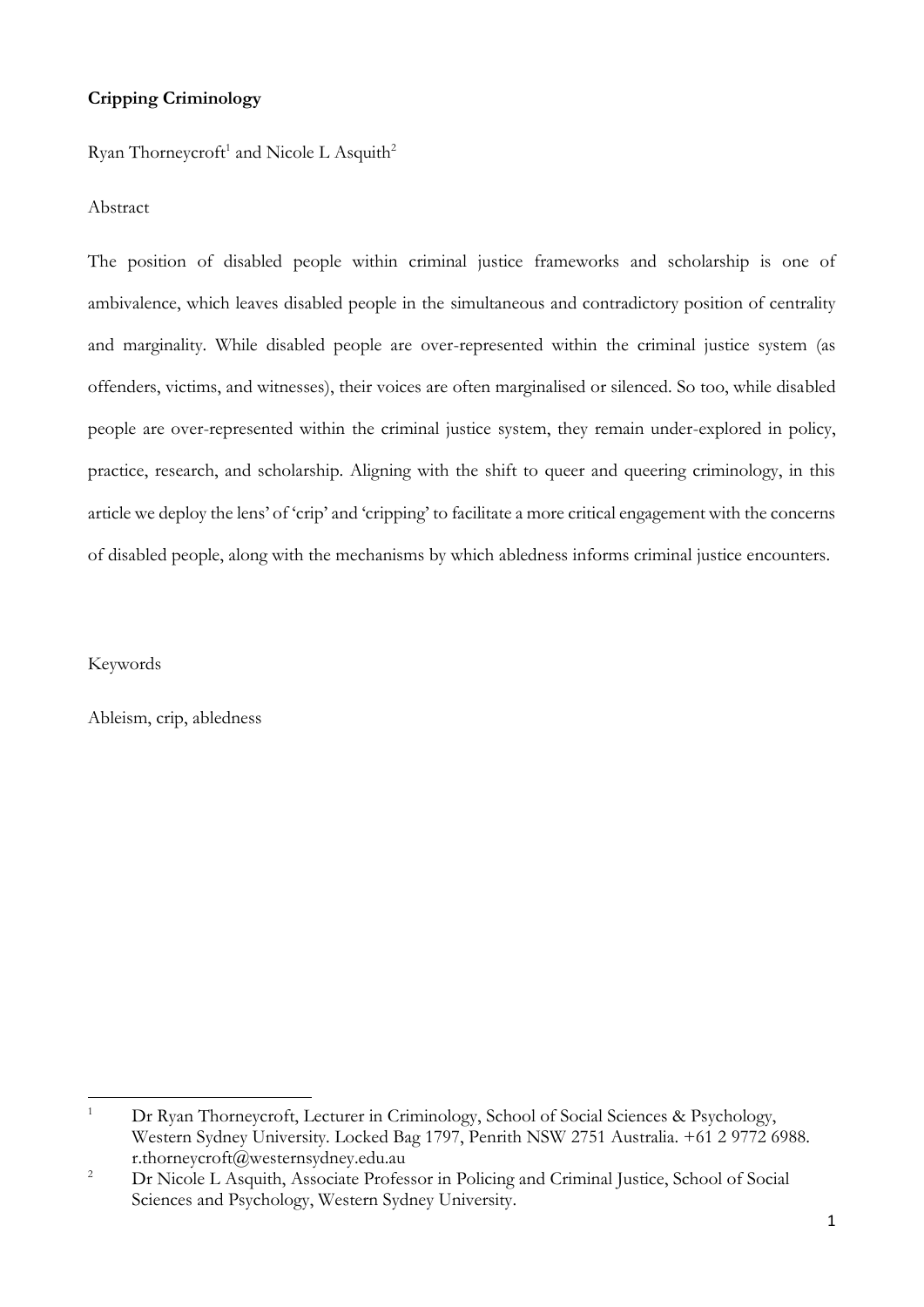# **Cripping Criminology**

#### **Introduction**

The position of disabled people within criminal justice frameworks and scholarship is one of ambivalence, which leaves disabled people in the simultaneous and contradictory position of centrality and marginality (Steele and Thomas, 2014). While disabled people are over-represented within the criminal justice system (as offenders, victims, and witnesses), their voices are often marginalised or silenced. Constituted as unreliable, or positioned as suspicious, their views and experiences are often dismissed and invisibilised. So too, while disabled people are over-represented within the criminal justice system, they remain under-explored in policy, practice, research, and scholarship (Steele and Thomas, 2014). And while disabled people are over-represented as victims, they are also under-represented in their access to justice. Disabled people thus have a contested and complex relationship with the criminal justice system and the field of criminology, and in this article, we seek to explore the nexus between disability and criminology in the pursuit of cripping criminology. We use the terms 'crip' and 'cripping' as a deliberate trope to problematise both the biomedical and social models of disability. In alignment with the shift to queer and queering criminology, in this article we deploy the lens of 'crip' and 'cripping' to facilitate a more critical engagement with the concerns of disabled people, along with the mechanisms by which abledness informs criminal justice encounters.

Disabled people are abjected by the criminal justice system even before they encounter its practices. Ableism and disablism are constitutive elements of many modern societies (Campbell, 2009a), and like other social practices, run in and through the criminal justice system. Just as Sir William Macpherson argued that the police in the UK were 'institutionally racist' (Chakraborti, 2015), it is our claim that the criminal justice system and criminology are institutionally and theoretically ableist. Ableism and disablism are under-explored concepts in the field of criminology. In this article we tease them out to explore the ways in which disabled bodies and lives are constituted, regulated, governed, and violated by criminal justice frameworks. We explore the relationship between crip and criminology in order to articulate sites, practices, and opportunities in which disabled bodies and lives can attain justice within an ableist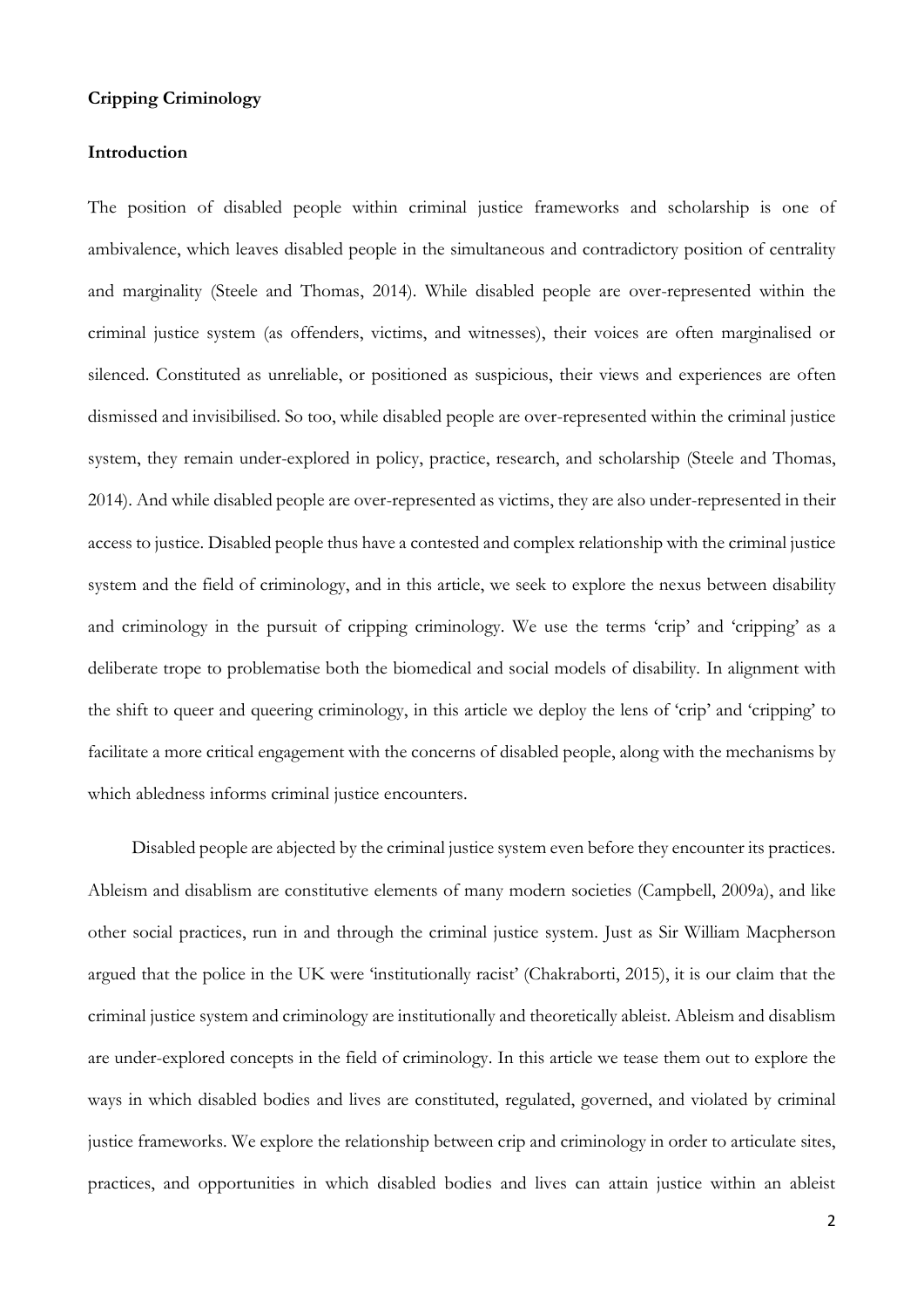criminological institution. Our exposition is an act of provocation, as we aim to subvert and disrupt criminology from the inside in order to expose its ableism and disablism, and identify the ways in which criminology might be cripped.

In exploring the prospects of a crip criminology we are indebted to the work of feminist, critical race, and queer criminologists who have come before us. In this paper, we focus on the theoretical legacies and links with queer criminology, which itself has been informed by critical studies of masculinity and whiteness. Over the past few years, scholars have established and defended a queer criminology that provides a nourishing resource for (queer) criminological scholarship (see: Ball, 2014, 2016; Ball, Buist, and Woods, 2014; Dalton, 2016; Dwyer, Ball, and Crofts, 2016; McDonald, 2016; Tomsen, 2006, 2009; Woods, 2014). We are guided by their work in taking their insights and identifying the points of intersection, similarity, and departure in formulating this notion of crip criminology. Ahmed (2017: 15- 16) writes that citation 'is how we acknowledge our debt to those who came before; those who helped us find our way when the way was obscured because we deviated from the paths we were told to follow'. To follow a crip perspective in some senses betrays all that is normative about criminology as a discipline; thus, queer theorists have laid a path that is a little easier for us to follow. As authors, we are appreciative of this field and the ways in which it has enabled us to think of criminology and crip in new and different ways.

In thinking with and through the problem of ableism and disablism in criminology, we are inevitably confronted by the realities of our own dis/abled bodies in relation to the category of 'disabled'. Despite what follows, we are critical of the need to position ourselves in terms of our dis/abled selves. Campbell (2019: 145) suggests that:

'Abled', 'Disabled' is not a thing, a noun or indeed an adjective. To hold this belief is to engage in conflicted proliferating thinking that takes the subjectivity of 'I' as its object, starting and return point. To pursue the endless question of who is deemed 'disabled' and 'abled' becomes redundant.

Yet, position ourselves we must, lest those with the power to decide upon labels question our authority to speak on such matters. Ryan is temporarily abled, yet has lived with a disabled sister most of his life.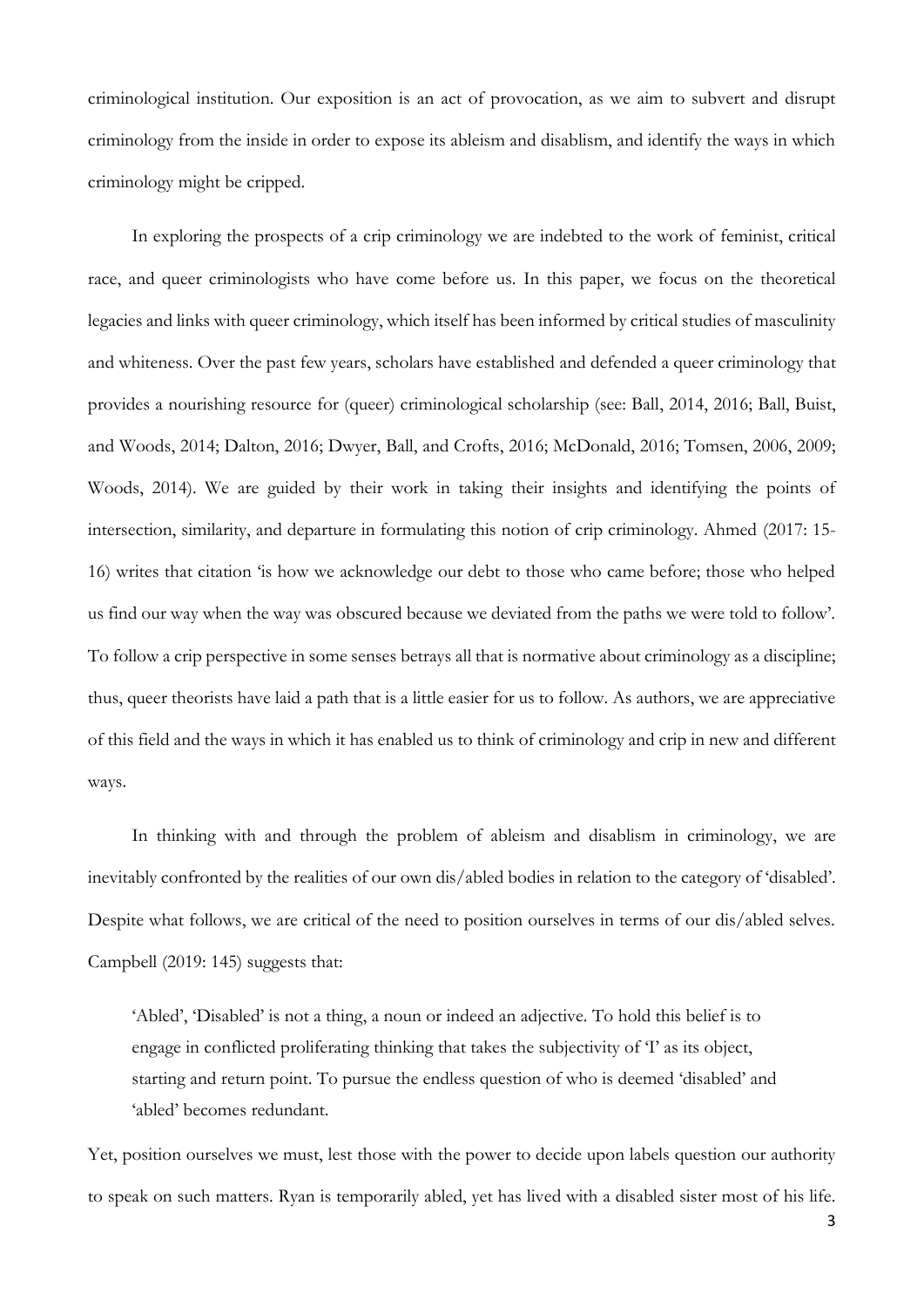Nicole manages a chronic health condition and has been disabled in a variety of contexts over the last 30 years. In advocating a politics that seeks to lay bare and subvert the discursive construction of seemingly stable categories, we are cognisant of the ways in which our own bodies have been dis-abled in temporal and spatial moments. While our lived experiences of disability do not necessarily provide us with the theoretical and analytical skills to engage with abledness, they do offer us a nuanced understanding of the barriers presented by abledness in practice. We use Young's (1990: 152) claim that '[w]omen in sexist society are physically handicapped' to thus broaden what we mean by disablement. Ultimately, the question of whether someone is disabled or not detracts from a more pressing consideration: the ways in which someone's positionality or situated knowledge resonates with dis/abledness (Campbell, 2009b). We also subscribe to Shildrick and Price's (1996: 96) argument that abled and disabled 'are always provisional and insecure categories which can never be entirely separate'.

In the discussion that follows, we introduce the notion of crip (theory) before illuminating the ways in which crip lives have haunted the discipline of criminology from the beginning (Fiddler, 2018; Lombroso, 1911). We then move to consider what the tasks and subjects of a crip criminology might look like, and then conclude with a consideration of where crip criminology might sit within the broad field of criminology. We wonder, speculatively and openly, what this concept of crip criminology might do or mean for disabled bodies and lives.

### **What is Crip (Theory)?**

Crip is a slippery and elusive concept, and this is the case because of its demand for permanent contingency. Historically used as an invective ('you crip/ple!'), the term crip has come to denote people, groups, attitudes, behaviours, practices, activism, and scholarship. The term can be understood and used as a noun, adjective, verb, or adverb, and this multiplicity exacerbates confusion because each use demands different questions, problematisations, and effects. However, as we will go on to demonstrate, the multiplicity and expansiveness of crip allows for the emergence of possibility rather than foreclosure (McRuer, 2006). As a school of thought, crip theory emerges as a reaction to the normalising effects of disability studies, much in the same way queer theory did with gay and lesbian studies (Sandahl, 2003).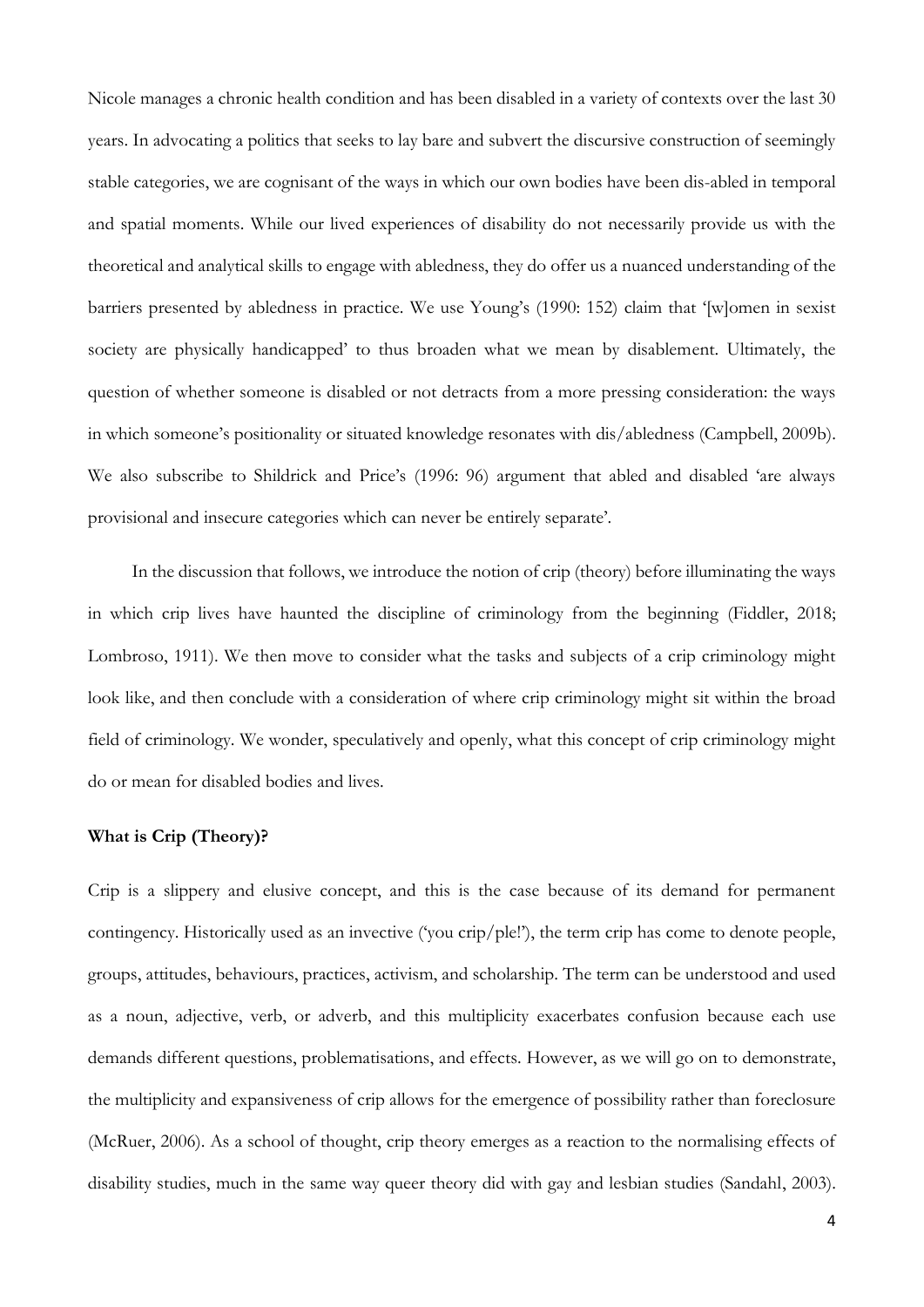As such, it is an inherently political field because its starting point is a rejection of crip and disability as synonymous categories.

Disability studies explores the social life of disability, examining how bodies, minds, relationships, communities, and social practices coalesce around disability and disablement (Goodley, 2011). Disability studies has arguably reached a point of 'conceptual exhaustion' (Campbell, 2019: 143), whereby its normalising approach to disablement (Goodley, 2011), and the tiring 'intellectual masturbation' (Oliver,  $2009: 50$ ) over the social model<sup>3</sup> has led to weary arguments and repetitive intellectualising (see: Goodley, 2001; Hughes and Paterson, 1997; Levitt, 2017; Woods, 2017, for examples). In fact, the proliferation of crip theory can be explained as a response to the problems with disability studies (Goodley, 2011). While the starting point of disability studies is that disability is an identity, crip theory largely departs from this claim. Rejecting the notion that disability is an essentialist category, crip theory moves from identity to subjectivity, to examine the ways in which bodies and lives are constituted, regulated, governed, and violated. For crip theorists, a key concern with citing identity discourses is that it further re-instantiates them, thus reinforcing the relations of power and knowledge that have constituted certain identities as *less than* (Foucault 1978). To be sure, identity categories cannot be abandoned completely in research; despite their constructedness, identity categories can be useful for 'strategic essentialist'<sup>4</sup> political purposes (Butler, 1993; Spivak, 1990). Suffice to say, crip theorists maintain an approach to (disabled) subjectivity as contingent, permeable, leaky, and revisable (Thorneycroft, forthcoming; Shildrick, 1997).

In part due to essentialist understandings of identity, and the ways in which norms regulate nonnormative subjects, crip theory opposes—indeed seeks to disrupt—normativity. Disability is constituted as a deviation of the norm, and rather than try to normalise disabled lives (as evident in disability studies),

<sup>&</sup>lt;sup>3</sup> Within mainstream criminology, the social model of disability is the most commonly used framework to position disabled people and their experiences. However, since its advent in the 1970s the social model has been attacked in many quarters. Previously seen as a socialised account that examined the ways in which people were dis-abled by social and structural forces, recent post-structuralist work has problematised this approach and unearthed its essentialist character (see: Thorneycroft, forthcoming; Campbell, 2009a; Tremain, 2002). Following Butler (1990, 1993), many now consider the disability/impairment distinction to be as similarly problematic as the sex/gender divide.

<sup>4</sup> Strategic essentialism refers to a political tactic whereby members of a particular minority—or an ally of that minority—temporarily essentialise their existence to mobilise change or recognition (Butler, 1993; Spivak, 1990).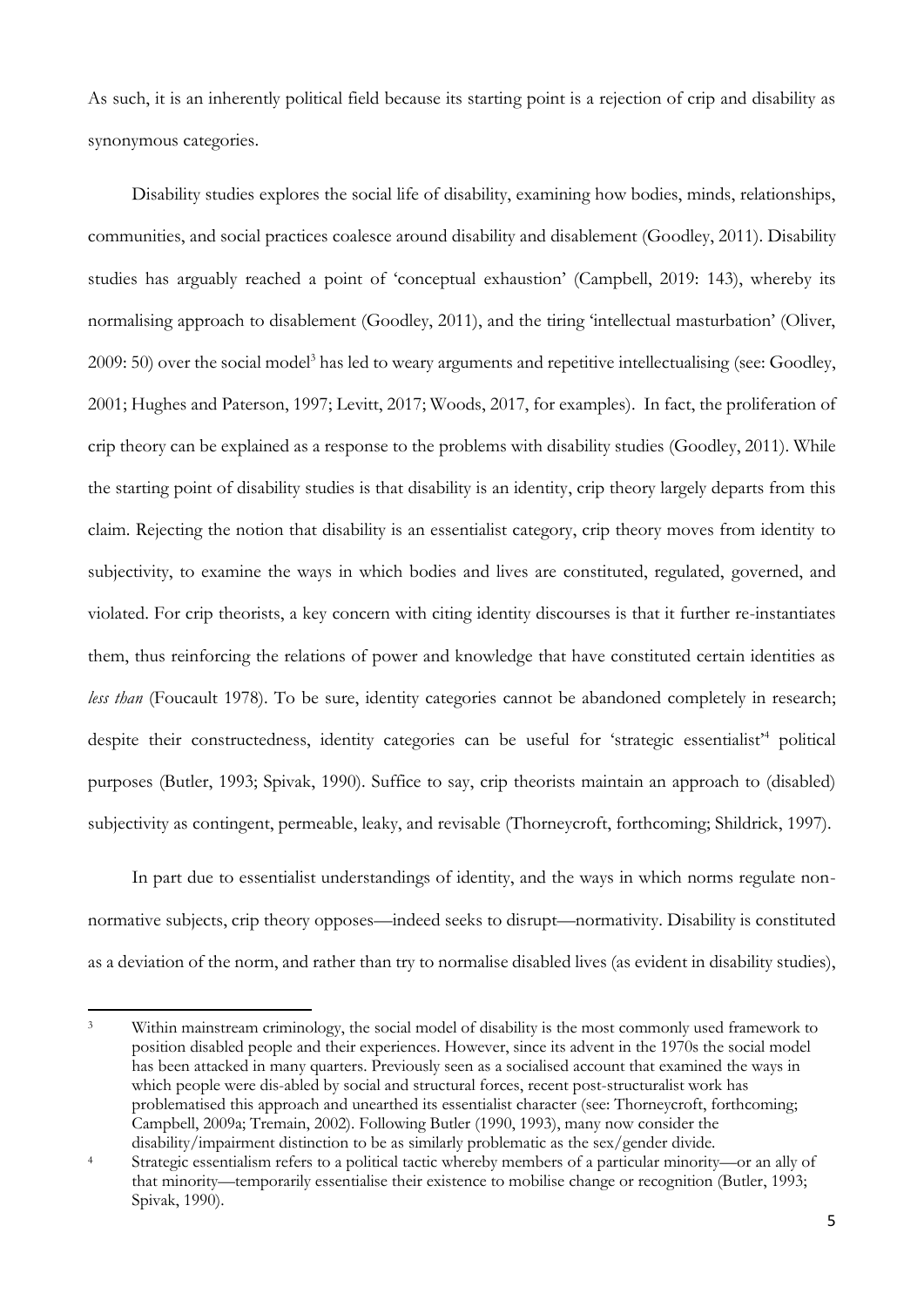crip theorists try to challenge and subvert normative regimes (Kafer, 2013; McRuer, 2006). The function of disrupting and subverting norms is to open up spaces of possibility in which (crip) lives can be lived.

Ableism and disablism are two inter-related terms that are central to crip theory. Ableism is a:

…system of causal relations about the order of life that produces processes and systems of entitlement and exclusion. This causality fosters conditions of microaggression, internalized ableism and, in their jostling, notions of (un)encumbrance. A system of dividing practices, ableism institutes the reification and classification of populations. Ableist systems involve the *differentiation*, *ranking*, *negation*, *notification* and *prioritization* of sentient life (Campbell, 2017: 287-288; emphasis in original).

Ableism is based on the idea that the abled body is natural and normal, and in fact, the 'corporeal standard' and 'species-typical and therefore essential and fully human' (Campbell, 2001: 44). While we live in a world where we can readily identify behaviours such as racism or sexism, ableism is embedded in everyday practice, yet simultaneously invisibilised, unnamed, and unspeakable. It is as if a discourse for ableism does not appear to exist despite its ubiquity. As Butler (1997: 139) writes: '[t]he operation of foreclosure is tacitly referenced in those instances in which we ask: what must remain unspeakable for the contemporary regimes of discourse to continue to exercise power?'. Ableism works to (re)produce the abled body as the norm, and in so doing produces disablism; the belief that disabled people constitute inferior ways of being. Ableism and disablism should not be used interchangeably or conflated, for they 'render quite radically different understandings of the status of disability to the norm' (Campbell, 2009a: 5). Ableism produces ideals surrounding abledness, while disablism produces ideals around disability (Campbell, 2009c). Ableism and disablism are forms of normative violence; the violence of norms and their role in facilitating and occasioning physical violence (Butler, 2004).

Ableism and disablism are important concepts for crip theorists because they provide the platform upon which oppression and abjection is fought. One way of fighting this oppression and abjection is by cripping ableism in a similar way to the queering of heteronormativity (Thorneycroft, 2019). Cripping involves disrupting and subverting abled assumptions, practices, and effects (Sandahl, 2003). 'To crip' involves challenging practices and expectations that the abled body is the normal body, and seeks to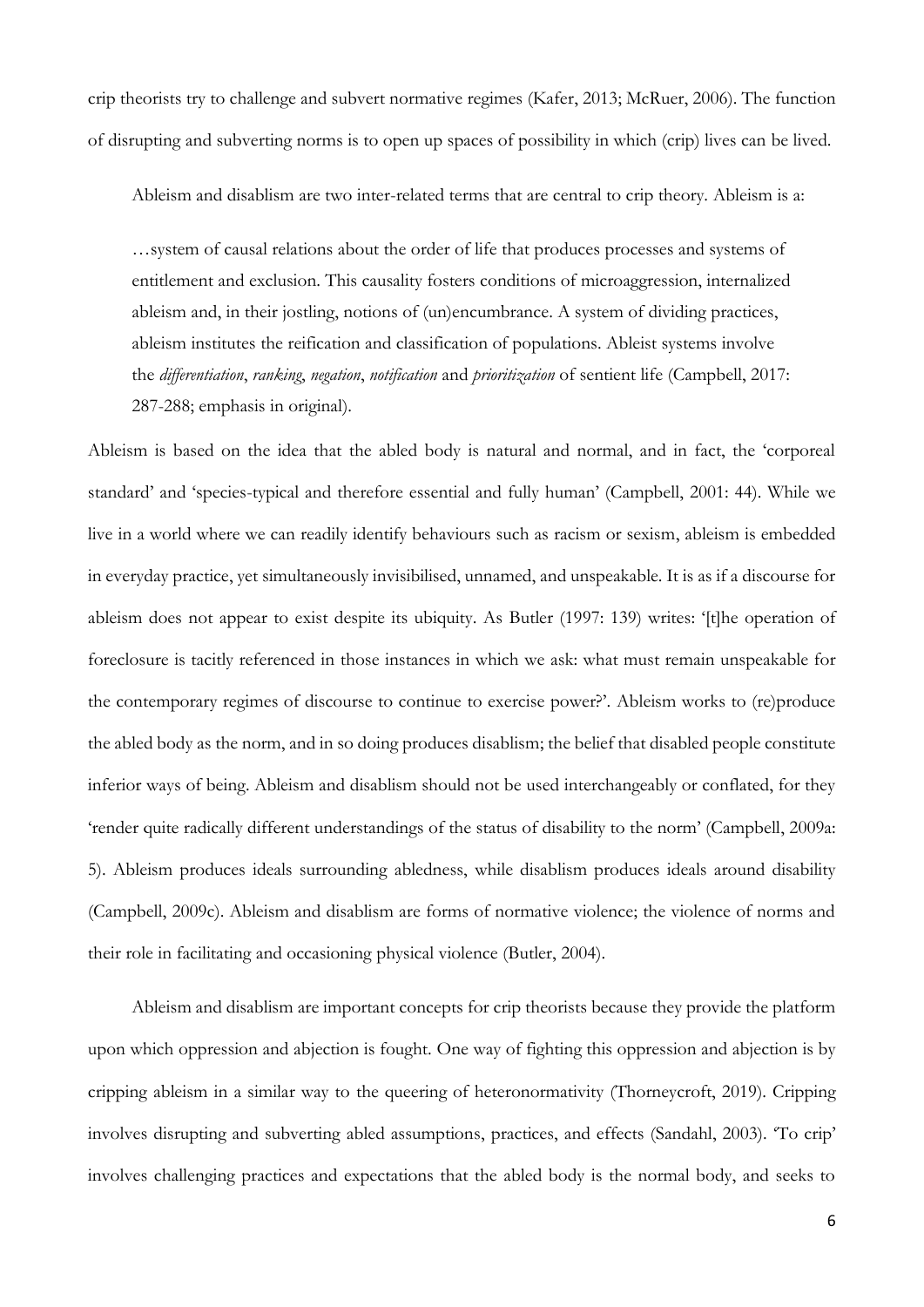highlight non-normativity as exposing alternative ways of living and being in the world. Cripping is a political and methodological tool that exposes and critiques oppressive/normative regimes. As with queering criminology, cripping criminology requires scholars to step back from the 'known' and the normative frames of reference that have sustained the discipline from its inception.

#### **The Origins of Crip Criminology—Not all that New**

As Carlen (2017) so rightly points out, despite the normality and ubiquity of crime, critical criminologists are consistently finding an "Other" in criminology and criminal justice practices through which to excavate and interrogate the sacred and founding myths of our discipline. For critical criminologists, it is in the margins and marginal experiences that we find the outliers that unravel long held beliefs about traditional criminological theory. From the standpoint of those who do not fit, conventional theories posited to explain the existence of deviance, the patination of criminal offending and victimisation, and the partial applications of justice, seem not fit-for-purpose. Even within critical criminology, ableism and ableist responses to these conventional problems of criminology remain in spite of their intent. One need only go back to bio-criminology (Lombroso, 1911), or more recently, psychological positivism (Gadd and Jefferson, 2007), or Moffitt's (1993) life-course approaches, to see the ways in which crip has constituted the discipline, unfailingly. Even with a critical mind turned to the power of defining and theorising, ableism is everywhere and nowhere in criminology. It is so normalised in our theoretical work that it is difficult to imagine otherwise, even for critical criminologists.<sup>5</sup> The tasks of decolonising (Blagg, 2016; Moosavi, 2019; Cunneen & Tauri, 2016), greening (South, 2017; White, 2016), and queering (Ball, 2016; Buist & Lenning, 2015) criminology have provided the discipline with alternative frames of reference, and sought to decentre the privileged position of white abled cishet<sup>6</sup> readings of crime and criminality.

This absent presence (Derrida, 1978, 1997) of disability is not unique to critical criminology; in fact, what little does exist in our disciplinary toolbox and research agendas has come largely from critical

<sup>5</sup> Notably, even Carlen and Franca's *Alternative Criminologies* (2017) failed to include a chapter, along with all the Others, on disability, nor is there a single index reference to disability.

 $6$  Cishet = cis gender, heterosexual.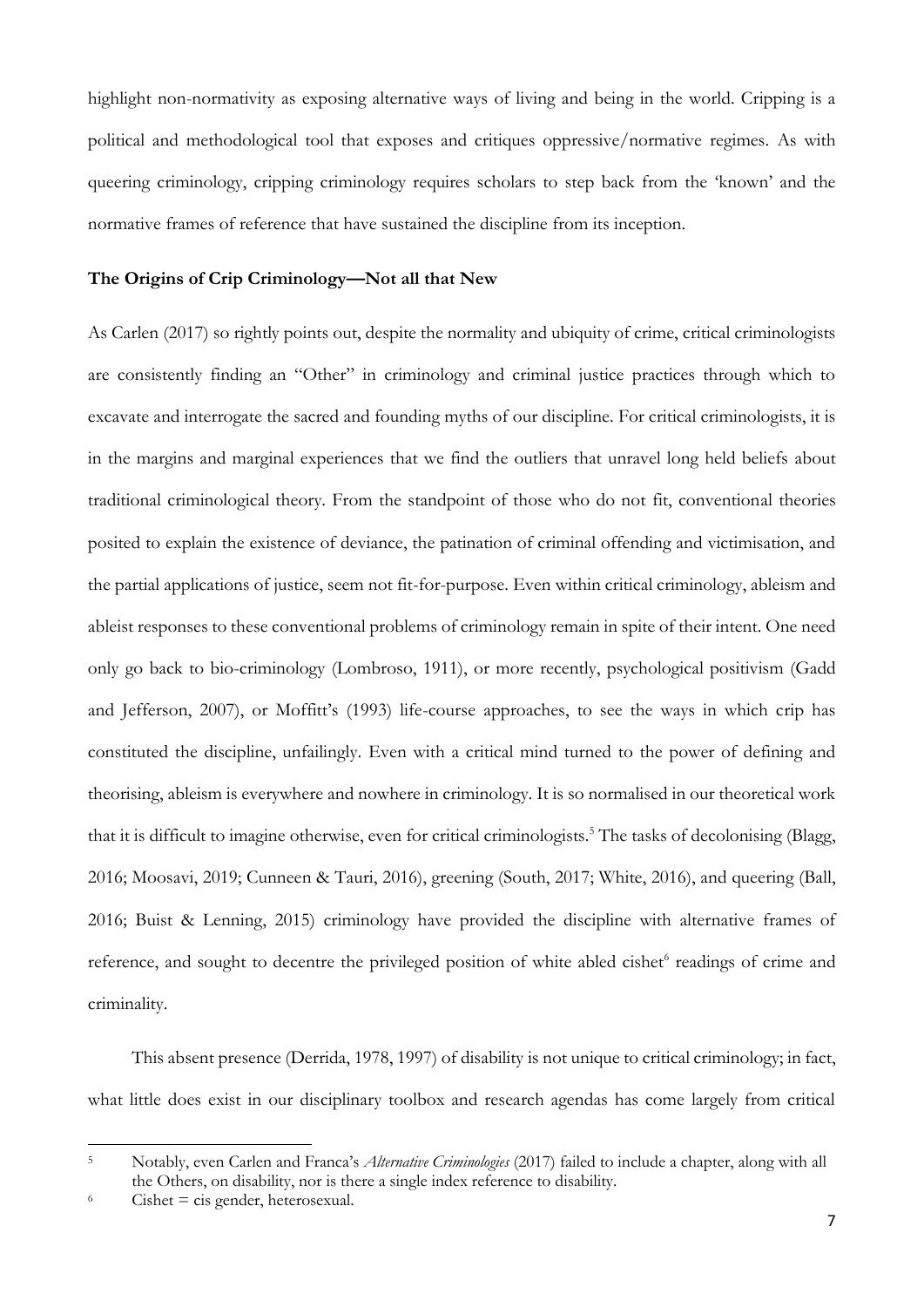criminologists. From criminology's origin myths (as they can no longer be considered theories now that their prejudices and shortfalls have been so thoroughly disputed; we see you, Lombroso) right through to current 'reforms' by criminal (in)justice systems to enable sanctions to become accessible, crip is an absent present. Even the language of deviance and theories of deviancy (Sutherland, 1949; Merton, 1938; Akers, 2017; Hirschi, 1969) bypass the critical interventions made possible when we refigure ableist assumptions about differential associations, social norms, social learning, and internal and external controls, respectively. The autonomous abled subject remains the prototype on which we create theories, propose solutions, and impose regulations.

According to Carlen (2017: 3), alternative criminologies—such as crip criminology—are

…all about Others: those who make the rules… those who break the rules… and all …those whose rules are so frequently alternatives to others' rules and for whom there is no truth of the matter, no matters of fact and no binding rules for knowing.

If we consider rule-breaking—and its attendant punishments—from the perspective of those who do not know there are rules, let alone the social requirements adhered to following those rules, the implications for criminal (in)justice practices extend beyond the crip offender presented before court. It also redirects our attention away from tinkering with the design of criminal (in)justice processes (and making these more accessibly violent) to the downstream imperatives required to enculturate everyone into civil human relationships. It also brings into stark relief the myriad of ways in which current criminal (in)justice practices are designed to catch out those naïve to its practices—such as verballing and intimidation by police.

Criminological theory, for the most part, has assumed an abled offender, who accepts the interpellating hail from the police officer (which will be inevitably forestalled for a number of crip subjects; Althusser 1970). Criminological thought has also founded its theories on the assumption that those who are interpellated understand that their behaviour is criminal, and that they understand the processes instigated when they act in ways that they do not know are deviant. Too often, disabled offenders—particularly those managing mental health crises—are criminalised because of their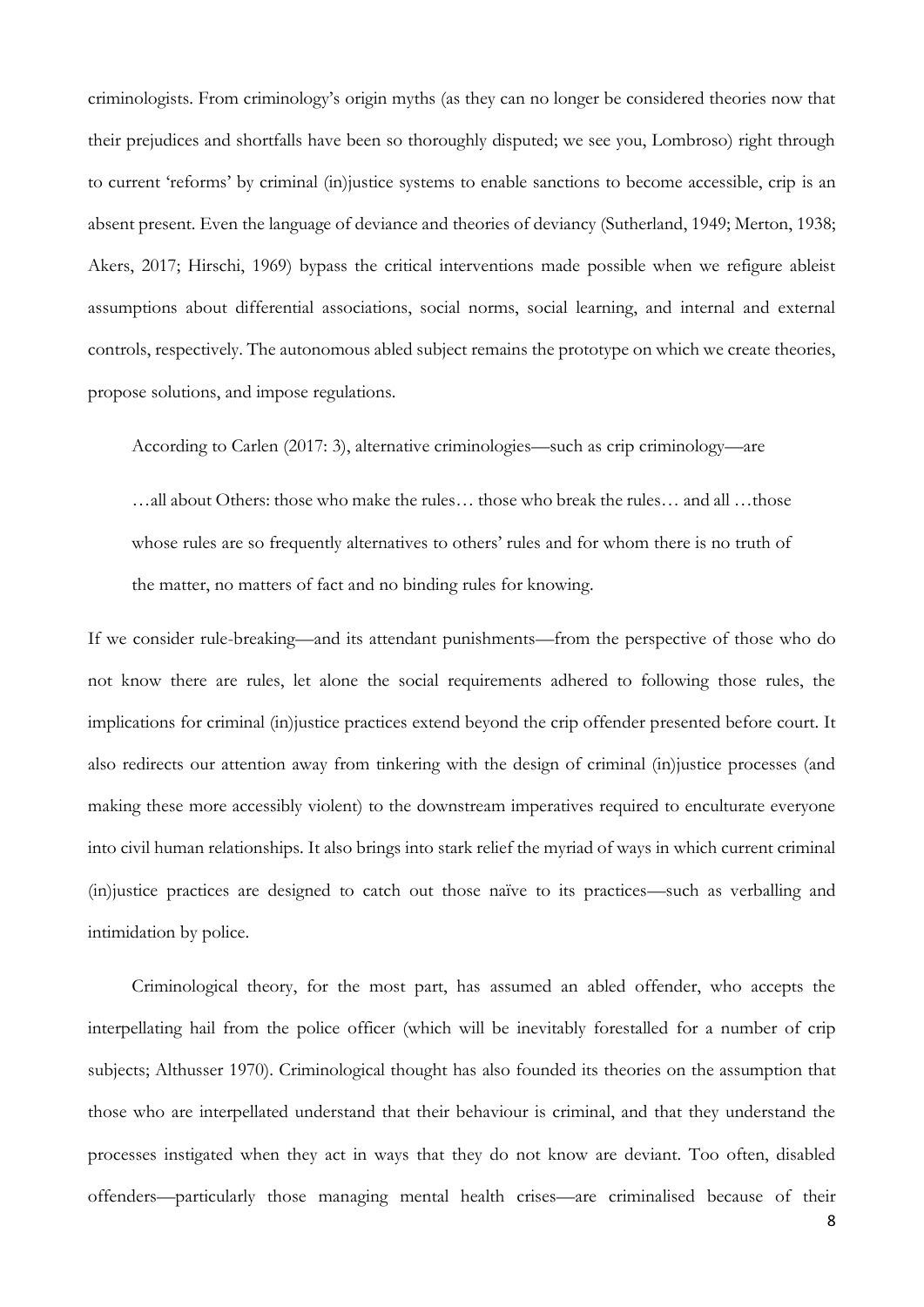'abhorrent' behaviour (McCausland & Baldry 2017). Acting in ways not within the repertoire of abled offenders; acting in ways that seem out of place, or in the wrong place, has led to disabled people's behaviours being initially pathologised, and their grotesque bodies removed to places out-of-sight—the asylum (Foucault 2006; Haney 2017). Now they are removed to alternative out-of-sight places such as the prison (Parsons 2018; Harcourt 2005). Being interpellated into the criminal (in)justice system simply shifts disabled people from a system based nominally on an ethics of care to one of criminalisation and containment; it does little to change the lived experiences of exclusion. The asylum and the prison serve a similar purpose for disabled people, in that both aim to sanitise public space, and rid the abled world of the discomfort and disquiet that adheres to the crip body.

This disciplinary baggage of exclusion is intersectional. Not only does abledness intersect with whiteness and masculinity, it is also heteronormative. While we focus here on the intersections between sexuality and abledness, over the last 15 years, criminology has interrogated the intersectional coordinates of the discipline, particularly in relation to race and gender (Burgess-Proctor, 2006; Henne & Troshynski 2013; Potter, 2015; Taylor et al, 2010). Tomsen (1997) suggests that there is an embarrassing genealogical origin of criminology through Lombroso's work, where sexual and gender minorities were labelled as insane, degenerate, deviant, and invert through bodily and anatomical examinations. Here we see how sexual and gender minorities—and, for that matter, most minority groups—were constituted in the first place *as disabled*, thus highlighting the crip origins of (queer) criminological thought. Baynton (2001) has highlighted how the historical oppression of other abjected groups has been justified by constituting such groups *as disabled*; thus, disability haunts other fields of study, including criminology where it has been an absent presence (Derrida, 1978, 1997) from the very beginning. The arguments Tomsen raises in relation to sexuality have also discussed by critical race and feminist theorists, who have similarly documented the ways in which the powerless are framed as dis-abled (Young 1990).

It could be suggested that proposing a crip criminology is pre-emptive, in that it has not formerly emerged in any coherent way to warrant an exposition of its key themes, let alone argue for its legitimacy as a particular subfield of criminology. However, we posit that this interpretation is incorrect, given the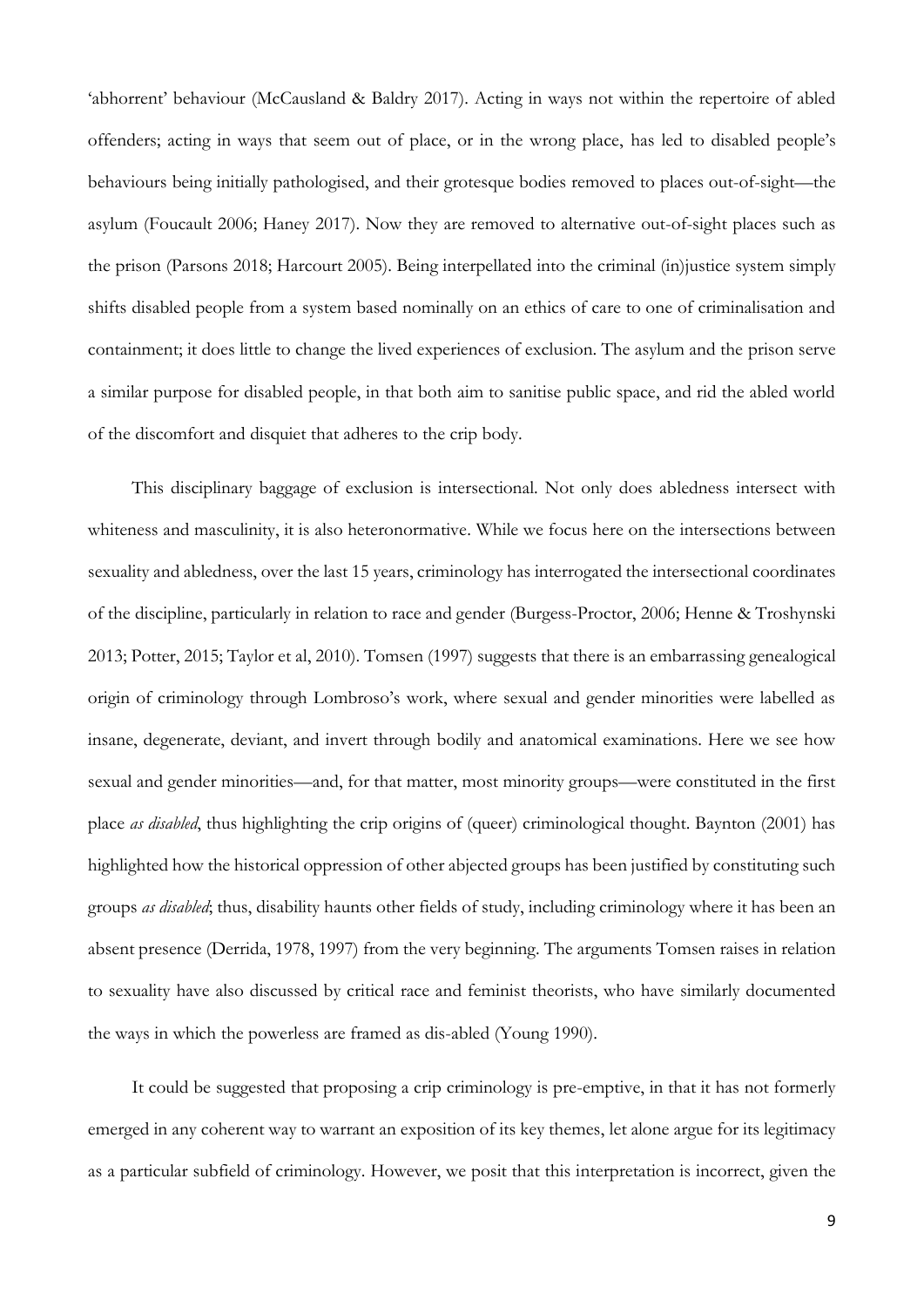body of research that has already been done in this area (see: Thorneycroft, forthcoming; Baldry, 2014; Dowse, 2017; Dowse, Baldry, and Snoyman, 2009; Harpur and Douglas, 2014; Minkowitz, 2014; Spivakovsky and Seear, 2017; Spivakovsky, 2014; Steele, 2014, 2017; Steele and Thomas, 2014; Thorneycroft and Asquith, 2017; Wadiwel, 2017; Weller, 2014, 2017)<sup>7</sup>. Additionally, it is a timely intervention because criminology has been crip/pled all along. For example, Bone (2017: 1302) suggests that crip does not remind her of dis/ability<sup>8</sup>, but rather takes her back to 'when the Bloods lived on one end of the street and the Crips lived on the other'. Indeed, a sizeable body of literature examines gang culture, warfare, and violence (see: Ferrell, 1995; Panfil, 2017; Sanders, 1994). We suggest that this field of study is also crip (in the disability sense). McRuer (2006: 65) observes that disability 'has haunted Crip reality from the beginning', where gang members are at heightened risk of becoming disabled (through violence). Many gang members have also historically used canes as fashion accessories, thus cripping the ableist physical environment (McRuer, 2006). In any case, gangs might be perceived as on their way to disablement, and consequently, a study of Crips and gangs is a keen (crip) criminological concern. Examples of crip's absent presence is littered throughout criminology; so too is its present absence. Only in the last decade has criminology begun to consider the fact that most victims and offenders processed by criminal justice institutions are or will be constituted by their lack of abledness.

# **The Need for a Crip Criminology**

For (critical) disability studies scholars, the need for a renewed focus on disabled people and their interactions with the criminal justice system and broader society may seem self-evident. After all, disabled people are generally more likely to experience violence than non-disabled people, and have been pathologically regulated, governed, and institutionalised (Davis, 1997; Sherry, 2010). And yet, the victimisation of disabled people is too often met with bewilderment. *Who could possibly do that to disabled people?* The reality is that they do, and it happens a lot (Sherry, 2010). Another concern is the over-

<sup>7</sup> Albeit we acknowledge this research is not conducted under the name of crip criminology, nevertheless the themes of crip criminology and crip theory run through them.

<sup>8</sup> Dis/ability is a split term that denotes the ways in which ability and disability, ableism and disablism, are constituted in simultaneous relation to one another.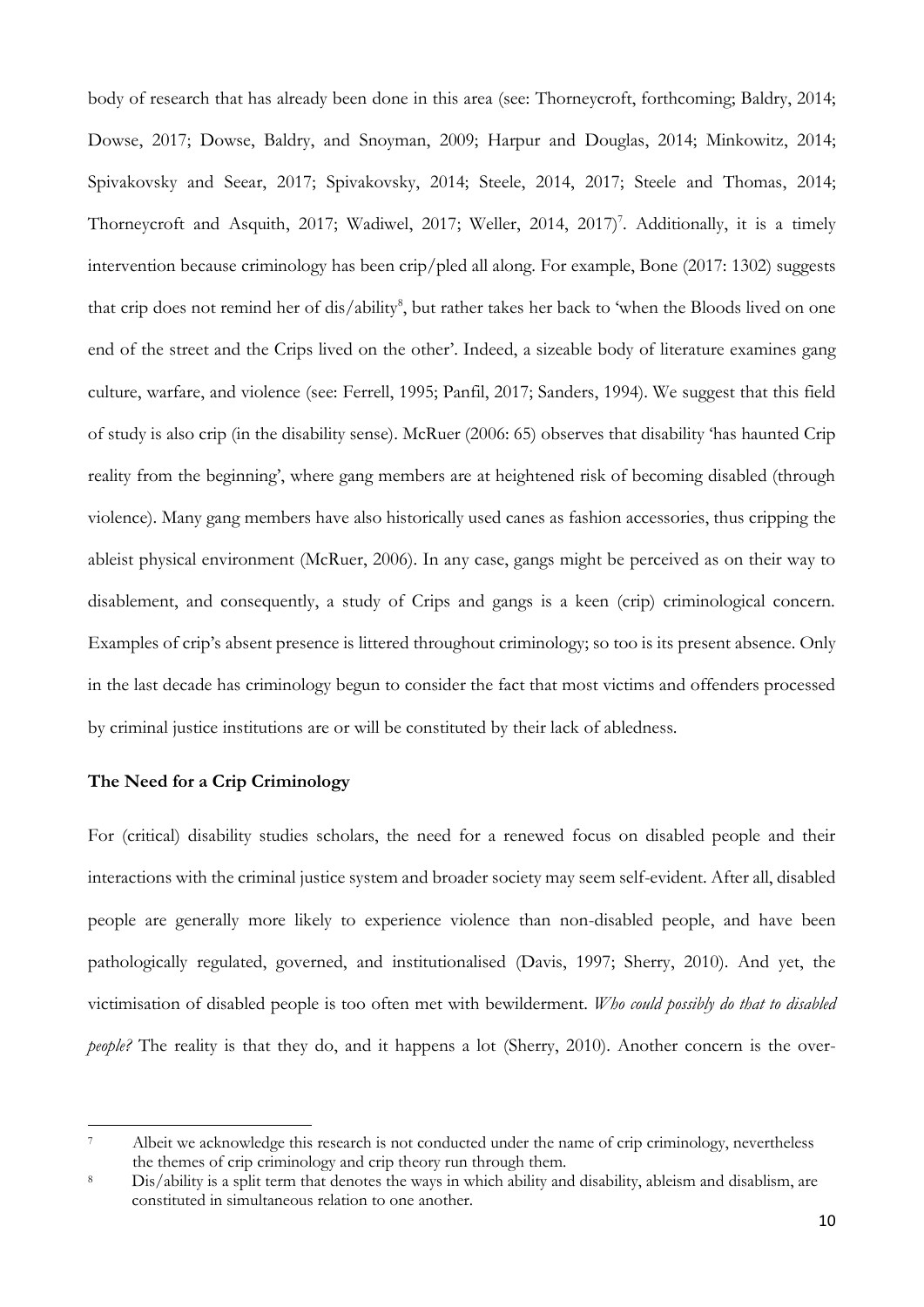representation of disabled people as suspects and offenders, whose experiences of (in)justice is too often reliant upon self-disclosure despite the significant barriers in doing so, including not being aware of their disability, not identifying as having one, never having been diagnosed prior to encountering the criminal justice system, or simply, hesitation in disclosing for fear of further discrimination and stigma (Human Rights Watch 2018).

The Ministry of Justice (2012) in the UK estimates thirty-six percent of their prison population are interpellated as disabled.<sup>9</sup> More recently, Human Rights Watch (2018: 1) has identified that 'people with disabilities, particularly a cognitive or psychosocial disability, are overrepresented in the criminal justice system in Australia—comprising around 18 percent of the country's population, but almost 50 percent of people entering prison'. One pressing consideration is how an ableist institution is able to attend to the unique needs of heterogeneous disabled subjectivities? Christie's (2000: 183) notion of 'dangerous states' captures both victims' and offenders' experiences with the criminal justice system. Criminal (in)justice is a 'danger that national states represent in their penal law approach towards their own citizens'. In any case, a crip understanding of prison life and broader criminal justice experiences is warranted.

Yet, to date, crip theory—or even critical disability studies, for that matter—have failed to gain purchase, let alone consideration and integration into the core techniques and tools necessary to understand how it is that criminal (in)justice regulates and normalises violence against disabled people. Whether it is the disciplinary theory or the discipline's subjects (including the criminal processing system), and even when they note (on those rare occasions that they do so) that many people subject to the power of criminal processing systems are disabled, the presence of disabled people is quickly absented in favour of ableist interpretations of their manifestation in criminology. The behaviours criminology aims to explain, and criminal (in)justice systems seek to regulate, begin (and for the most part, end) with abled assumptions about what constitutes both our theorising and operationalisation. While the doors on

<sup>&</sup>lt;sup>9</sup> Of course, this report does not stipulate when disablement occurred (before, during, or after imprisonment), yet in any case it points to the over-representation of disabled people in prison, and the disabling effects of prison life.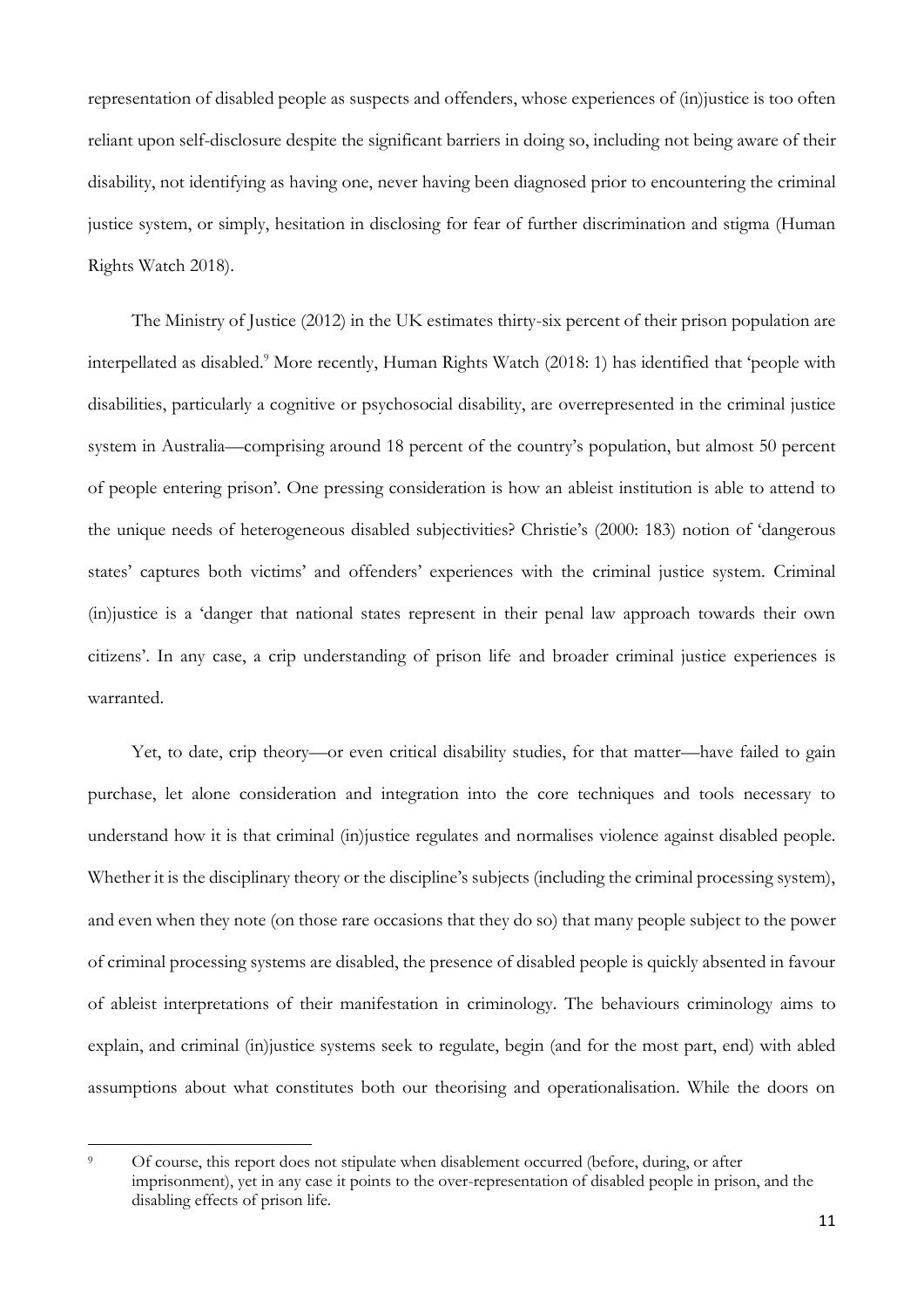prison cells now may accommodate a wheelchair (Conley, 2019), and court rooms may include (in best cases) a hearing  $loop^{10}$ , criminologists continue to theorise about crime as if the actions of offenders and victims can be explained through the lens of abledness. Too often we are counselled that lack of knowledge or understanding of the law is not justification or cannot be used as mitigation; yet, shared with their illiterate and innumerate peers, many disabled people cannot know or understand the words in front of them, or the social norms and complex legal concepts underpinning criminal (in)justice processes. The only options for crip people is to trust guardians' knowledge and understanding, and hope that their own lack of knowledge and understanding will be counted and accounted for in adjudication which too often it is not.

Ultimately, a crip criminology may provide an understanding as to the ways in which victimisation has been previously overlooked or ignored because non-normative lives and experiences have been constituted as *less than*. A crip criminology may provide new ways of understanding disabled people in criminology, ensure that criminology is better attuned to the needs and complexities of disabled people, and work to highlight the ableism operating within the criminal justice system and criminological scholarship. A crip criminology is required because the status quo is insufficient. Inevitably, in determining the need for a particular field of study, one must ask what tasks or questions it will set itself.

# **The Tasks of a Crip Criminology**

Should a crip criminology devote its focus to the victimisation, offending, and/or broader experiences of crime and justice for disabled subjects?<sup>11</sup> Should a crip criminology seek to add crip knowledge to criminology? Or, rather, should the purpose be to *crip* criminology from its ableist ways of thinking? These are difficult questions with no obvious answers, but they are relevant to what the tasks of a crip criminology might look like. Building upon previous crip criminological work and engaging with crip theory and criminology, it is our intention in this section to provide some principles as to the tasks of a

<sup>10</sup> For example, the Australian Federal Circuit Court assures users that at least one courtroom has a hearing loop installed, and that arrangements can be made to assist hearing impaired *where practicable* (Federal Circuit Court of Australia, 2016).

<sup>&</sup>lt;sup>11</sup> This presumes that disabled subjects are the only focus of a crip criminology, but we turn to consider this point soon.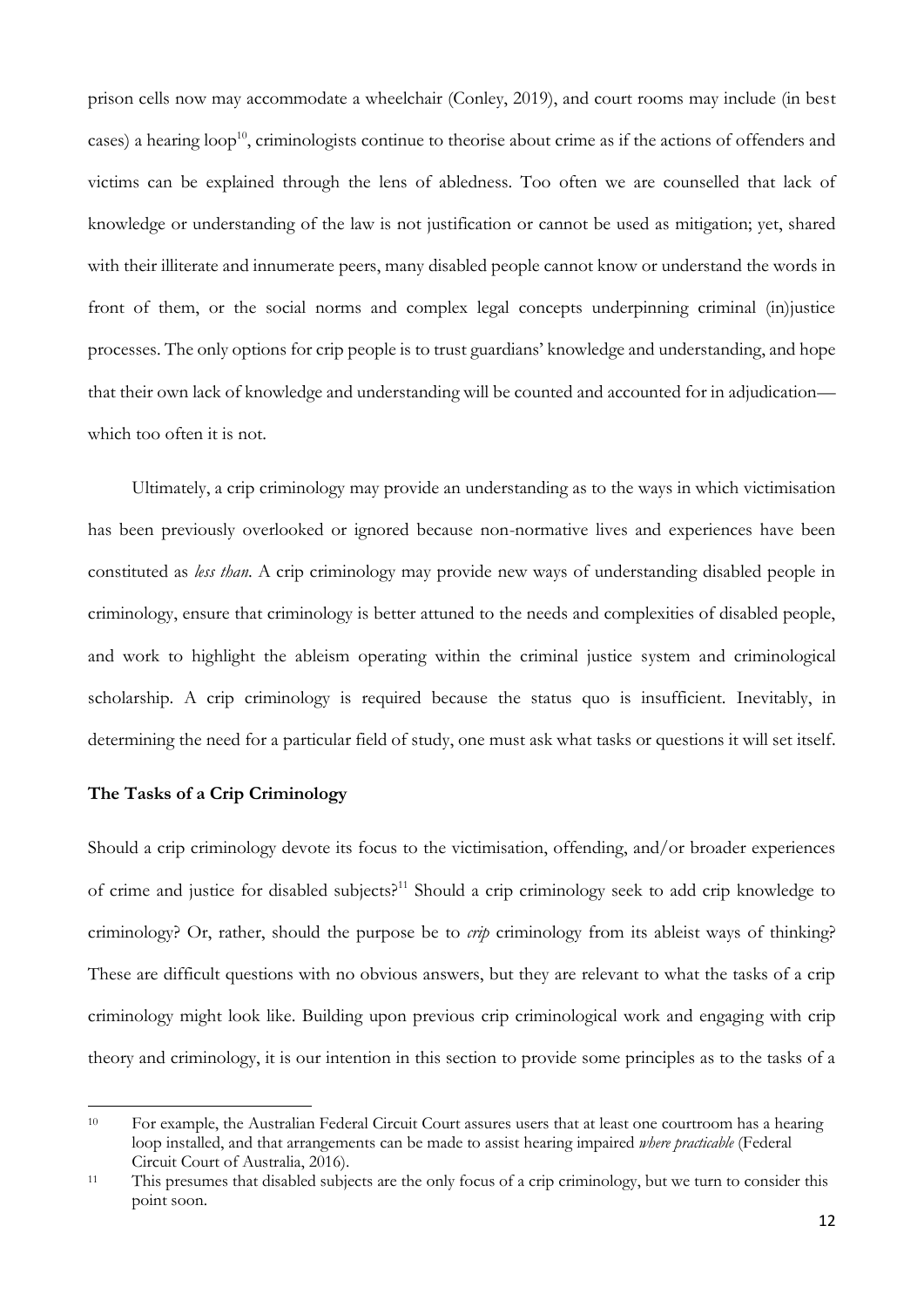crip criminology. Following Ahmed (2017: 256), we do not mean principles in the sense of dictating rules of conduct, but 'principles in the original sense: principle as first step, as a commencement, a start of something'. Recognising the expansiveness of crip theory and the heterogeneity of disabled subjectivity, we offer three starting points while realising that multiple approaches are required, and that some may need to be abandoned in favour of new approaches once they have out-lived their value. We also recognise that the principles put forth are not discrete categories, and that they may be embarked upon simultaneously.

One way in which a crip criminology might operate would be the explicit inclusion of crip people into criminological research and scholarship. Thus far, crip people in criminology are simultaneously everywhere and nowhere, over-victimised and under-recognised. Borrowing from Tomsen (2006), the inclusion of crip people into criminology may provide a cripped understanding of crime. Capturing new people and experiences under the remit of criminological research will not only produce new knowledge about their experiences, but may shed new light on the ableism inherent in criminological theories. Such information may twist—or *crip*—our understandings of criminological research, theory, and knowledge. To be sure, it is equally important that this additive approach to criminology does not (re-)instantiate victimisation nor deviancy models—part of crip theory is about prising open these binaries. Criminology in this vein must be conducted in an ethical way, where research opens up spaces in which the prohibited and the unnameable are permitted to enter that grid of cultural intelligibility (Butler, 1991). As a field, criminology has historically played a role in constituting, regulating, governing, and violating disabled lives; practicing crip criminology may be an ethical endeavour to remediate that injustice. The ableism inherent within criminology also means that the discipline is unable to effectively examine, understand, or respond to the needs of disabled people. To borrow from Garland-Thomson (2001: 593), within criminology, disabled people sit as square pegs in round holes.

Another approach might see an inversion of focus for typical criminological research, leading to a movement from disablist violence to ableism (Campbell, 2009a). Historically, disability, homosexuality, and race have been studied due to their departure from the norm (and in many respects they still are).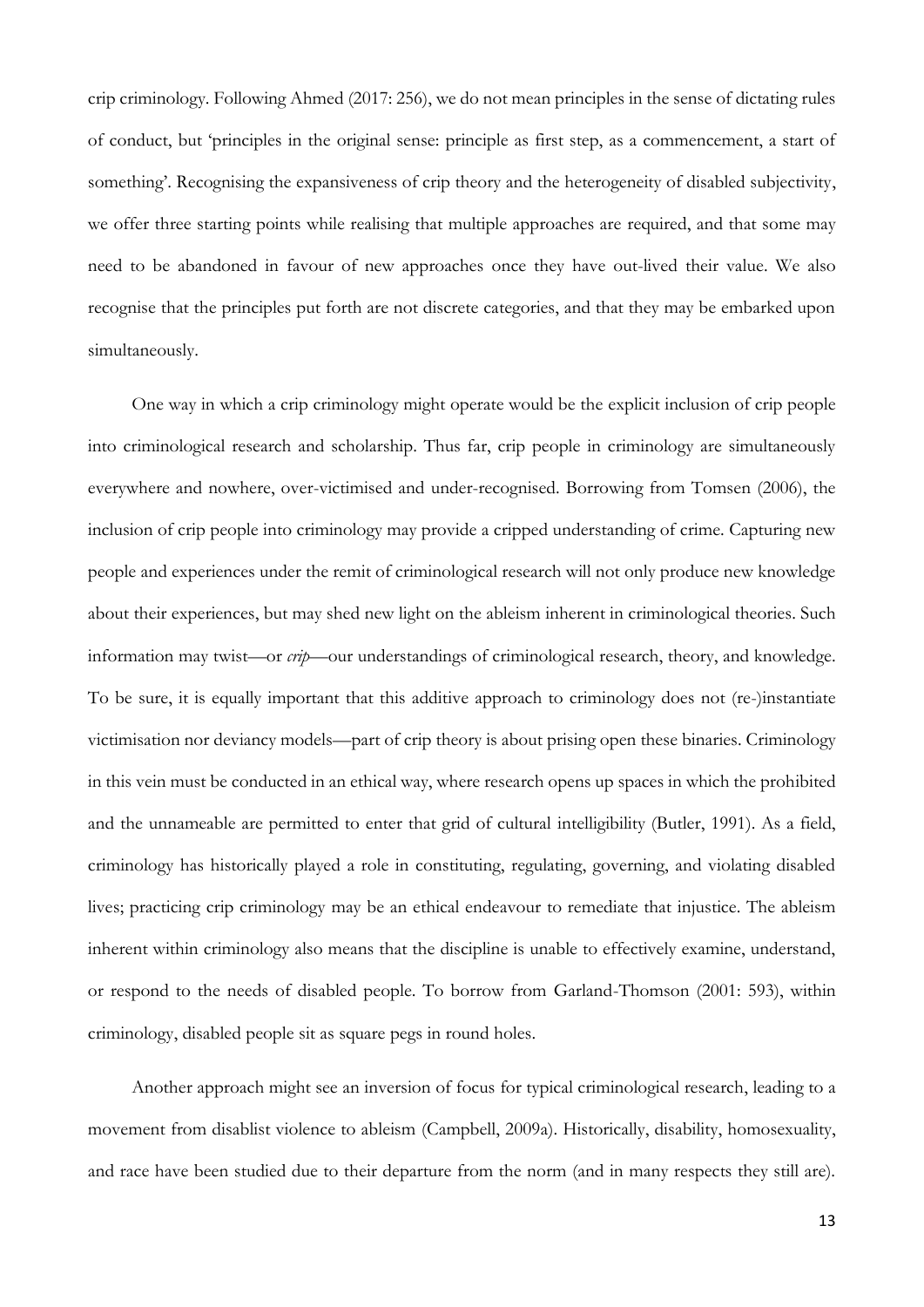Yet, as social shifts see a deviancy model lose its grip on the field, it is important that the emphasis shifts to investigate ableism, heterosexism, and racism. Rather than see disability as a departure from the norm—especially given that disabled people constitute up to 50 per cent of criminal justice actors incarcerated and are thus the norm in prison populations (Human Rights Watch 2018)—crip criminologists could use ableism as their object of inquiry to investigate why people engage in disablist violence, or why the system created is ableist in practice. Crip criminology could seek to highlight the ways in which ableist subjects are problematic with their messy abjectifying behaviours. Such research might engage in how we deal with the 'psychopathology of the normals'<sup>12</sup> (Goodley, 2014: 117). Disability is constituted as provisional and tentative—'always subject to being erased if a solution comes along (cure, correction, elimination)' (Campbell, 2012: 213). Thus, 'stalking ableism' (Campbell, 2012) may cure their fascination with the abled 'norm'.

Most radically, a crip criminology might advocate *the cripping of criminology* (that is, using crip as a verb). Cripping is a methodological tool that critiques oppressive regimes, practices, and normativities (McRuer, 2006). Sandahl (2003: 37) writes that cripping '…spins mainstream representations or practices to reveal able-bodied assumptions and exclusionary effects'. Within the context of crip criminology, this would mean subverting the ableism endemic to criminology, criminological scholarship, and the criminal justice system. The aim is not to dis-able criminology, but to encourage the field to be more open, inclusive, and accommodating to embodied difference. To be sure, cripping criminology means asking uncomfortable questions and pushing against existing criminal justice frameworks. For now, the three following case studies highlight ableist criminology and criminal justice frameworks, which might produce a greater awareness of what a crip criminology might look like.

<sup>12</sup> Goodley (2014) uses 'psychopathology' in a playful sense here, ironically highlighting the damaging effects of constituting people in a particular (damaging) way.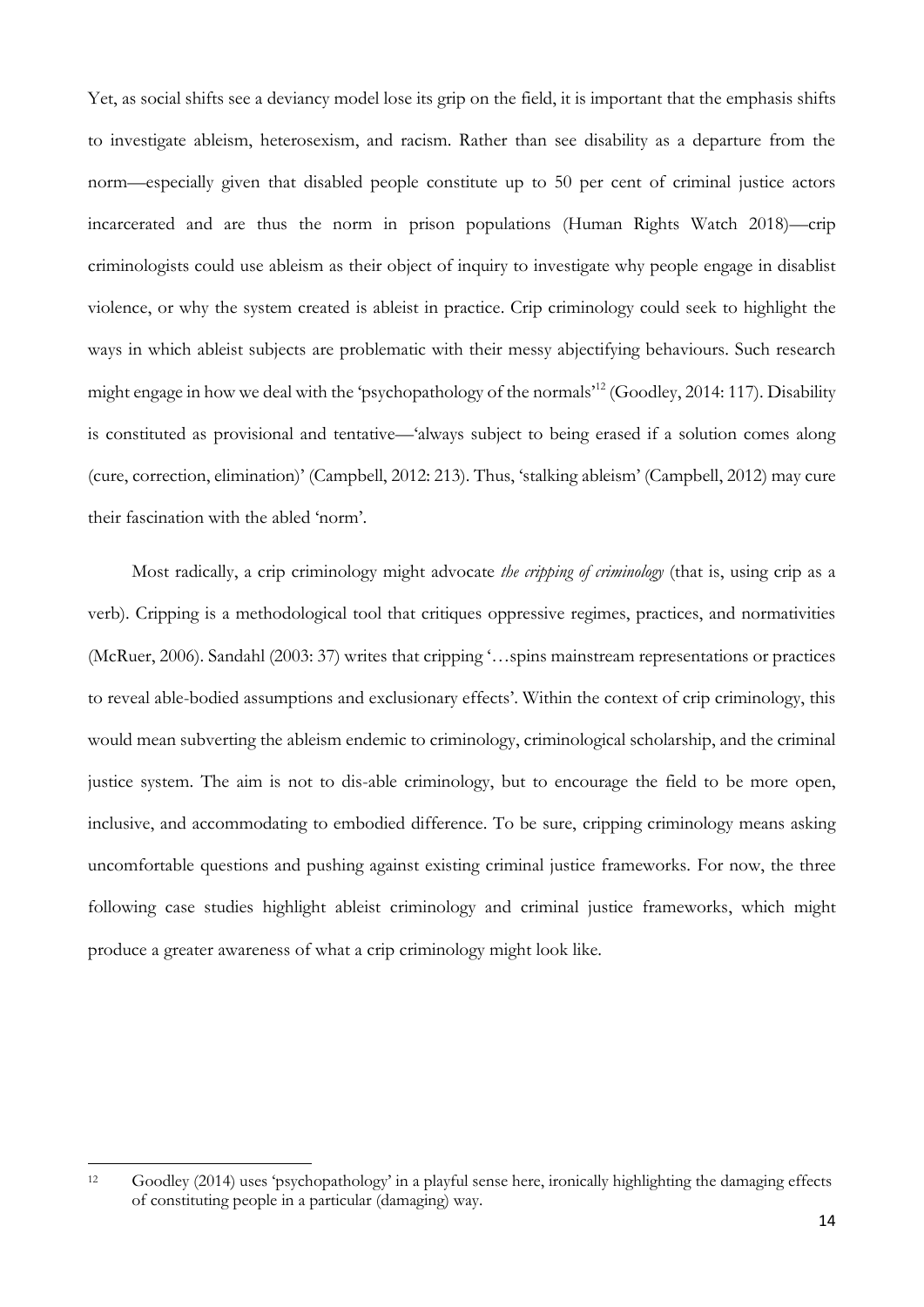### *Example One: Jury Service*

In various jurisdictions, including those in Australia and the UK, several laws or discretionary conventions currently exclude disabled people from jury service.<sup>13</sup> One noteworthy case in Australia concerned Gaye Lyons, who was called for jury service in the state of Queensland in 2012, but was subsequently excluded by the appointed registrar when she requested an Auslan interpreter<sup>14</sup> ( $Lyons$   $v$ *Queensland,* 2016). Lyons was told by the registrar that the law enabled the exclusion of jury service for any 'person who has a physical or mental disability that makes the person incapable of performing the functions of a juror' (*Lyons v Queensland,* 2016). As interpreters are not permitted in jury rooms, Lyons was deemed incapable of performing the functions of a juror and consequently excluded. Lyons lodged a formal complaint and the case went to the High Court of Australia where it was dismissed (*Lyons v Queensland,* 2016), thus upholding the state's ability to discriminate against disabled people and forbid them from jury service even when they have the civil right and cognitive ability to do so.

Disabled people are literally excluded from equal citizenship before the law. If we are to be judged by our peers in court, then surely this must include disabled people given that our peers, as well as the offenders and victims we adjudicate, are as likely to be disabled. A crip criminological perspective would highlight the ableism and disablism existing within this criminal justice framework, and then seek to subvert those ableist and disablist practices from the system. This would mean that disabled people are no longer excluded from jury service. But as we have suggested, in pushing against existing criminal justice frameworks, it is inevitable that uncomfortable questions are raised. While complexities are bound to unfold, cripping this space opens up conversations and considerations that are currently not taking place.

<sup>13</sup> This sad reality highlights the current positioning of disability in society today. Imagine, for example, the outcry if women or people of colour were excluded from jury service.

<sup>14</sup> Auslan refers to the predominant language used by the deaf community in Australia.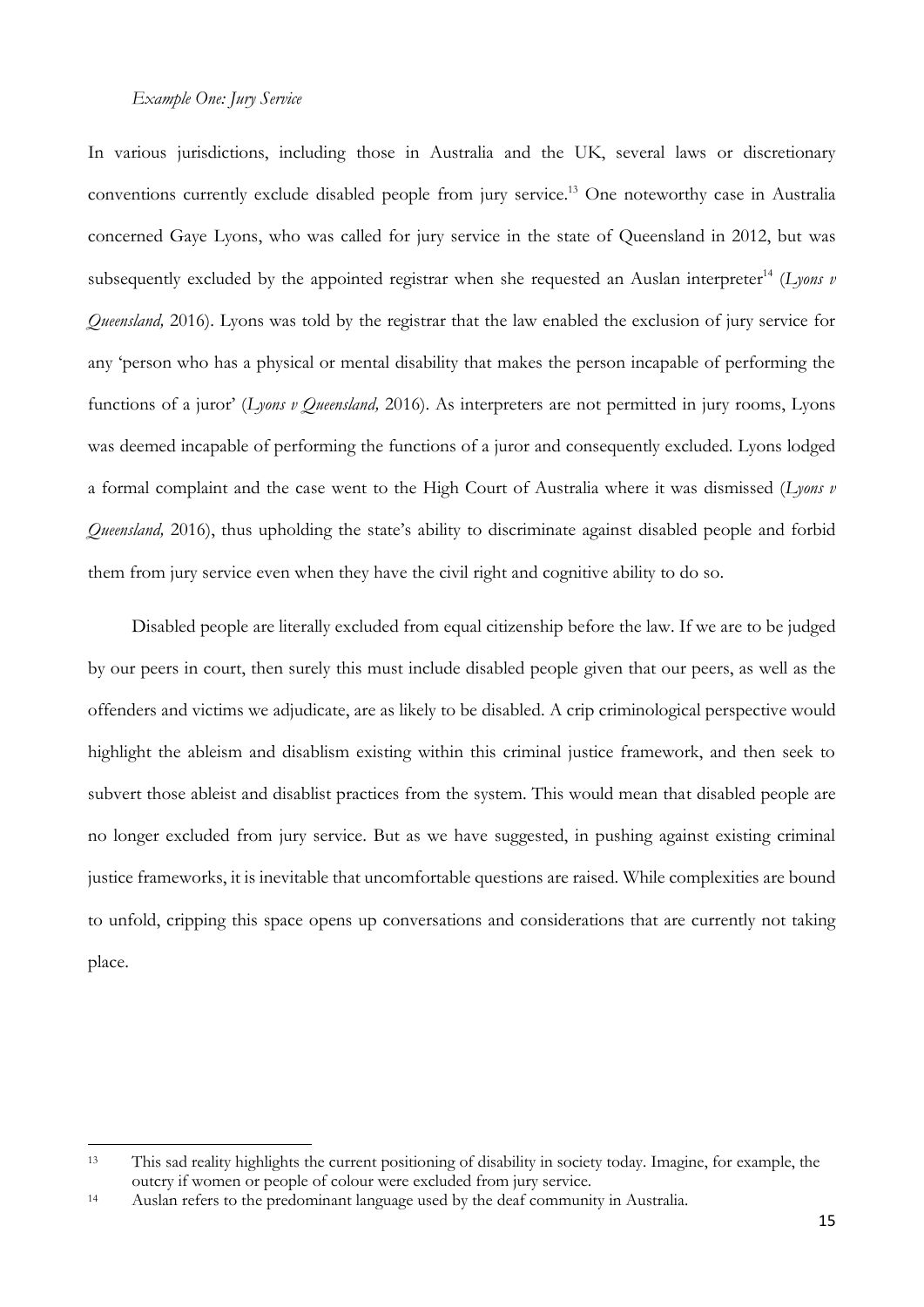### *Example Two: The Multiple Voices of Victimisation*

Central to criminal (in)justice processes is the role of witnesses and victims in accounting for the harms caused by offending. Criminology has been largely fixated on the offender and their motivations, and the integral role of victims—especially in interpersonal violence—has been ignored until recently (Rock, 2010). In disablist violence, as with hate crime, incest, sexual assault, and intimate-partner violence, the victim is critical to our understanding of why some people break social and legal rules (Thorneycroft and Asquith, 2017; Walklate, 2007). Consideration of victims and their needs highlights how the systems developed to respond to rule-breaking are not only ableist for offenders but also victims and witnesses. This is starkest in the ways in which evidence is (ac)counted in legal adjudication, and the veracity of victims' accounts of the violence experienced (Walklate et al., 2018). Across the world, legal systems are increasingly accessibilising their functions to enable all people to be active participants in the justice they seek. The case of Jeni Hayes in New South Wales, Australia, provides us with an example of how accommodating disability can fundamentally transform the theoretical and operational contours of criminal justice and, in turn, criminological theory.

Jeni Haynes was sexually and physically assaulted by her father between the ages of four and 11. During this time, Jeni manifested 2500 'alters' to cope with the trauma and harm caused by her father during these years of abuse. Diagnosed in the DSM-5 and elsewhere as dissociative identity disorder (and often called multiple personality disorder), people with these manifestations are commonly precluded from criminal justice practices, for the most part, because the evidence they provide is perceived as having no veracity. For a criminal justice system that prides itself on *absolute* and single notions of truth and justice, the appearance of 'Symphony, a four-year-old girl; an 11-year-old boy named Judas; Muscles, an 18-year-old motorcycle-loving lout; and Linda, who was cheated out of a political career' (Barlass 2019), can well and truly disorient the legal system.

The case of Jeni Haynes, therefore, is ground-breaking. Not only was her evidence prioritised by the presiding judge in sentencing her father, Jeni was provided the space and time to allow 33 of her 'alters' to give evidence of the unique harms caused to each of them. In her 17-page victim impact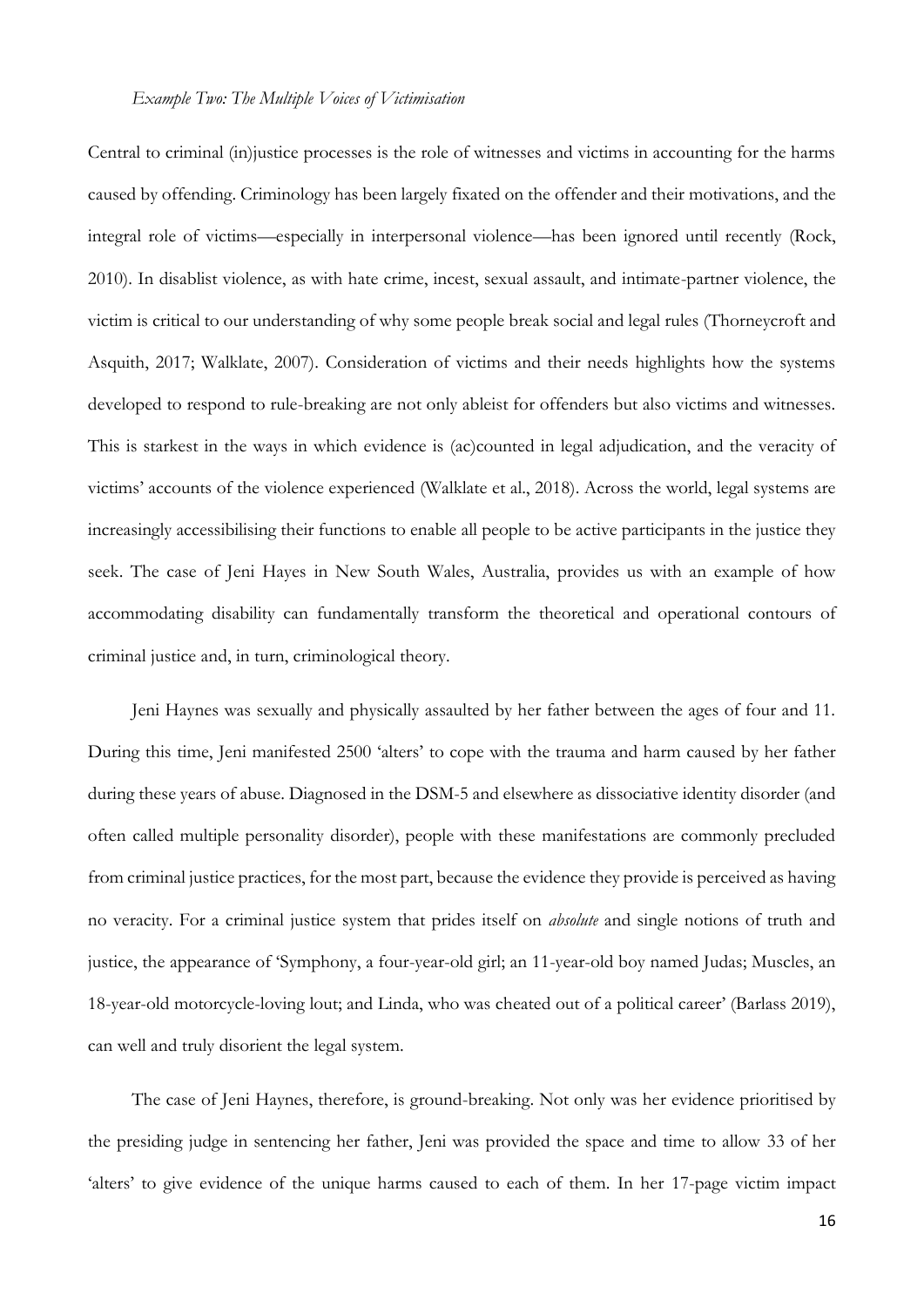statement, Haynes provided an account of her abuse that relied on stitching together the partial snippets of memory each alter could provide, resulting in an interwoven narrative of abuse. The accommodations provided to Ms Haynes opens the way for trauma-informed justice to become standard in adjudication, and whilst legal commentary on this case is forthcoming, we include this example to illustrate the ways in which central features of criminal justice processes (including memory and witnessing) can be cripped, and in doing so, cripping criminological endeavours.

#### *Example Three: Criminal Responsibility, Insanity, and Unfitness to Plead*

Our third example is provocative, and it involves an inter-related discussion of criminal responsibility, the insanity defence, and unfitness to plead in criminal trials. Conventionally, insanity is used as a mechanism to preclude individuals from trial or prosecution, stemming from the presumption that a person must have the requisite cognitive ability and rational capacity (Weller, 2014). People constituted as insane are stigmatised and often incarcerated indefinitely (Minkowitz, 2014). These approaches are discriminatory towards disabled people, and a crip criminology might advocate for the abolition of insanity defences. Rationality should not 'be the talisman of our social or legal norms and relations' (Minkowitz, 2014: 437), and we should not set people aside for their non-normative perceptions and/or beliefs. Our approach might seem radical and impractical, yet Slobogin (2000) already highlights how the criminal justice system can attend to disabled people without insanity defences. Defences of justification, excuse, and failure of proof (the absence of *mens rea*, for example) all provide scope for people without the need for insanity defences (Slobogin, 2000). Not only are insanity defences 'in a state of [legal] chaos' (Slobogin, 2000: 1199), they constitute groups of people in a pathological manner. The purpose of a crip criminology is to prise open the ways in which these people are constituted, and then imagine a different future.

A crip criminology, then, is multiplicitous and radical in its focus and politics. The focus of crip criminology may be expansive or limited, yet nevertheless working to expose and disrupt the ableist and disablist practices working within, beyond, beneath, and beside criminological practice and research. One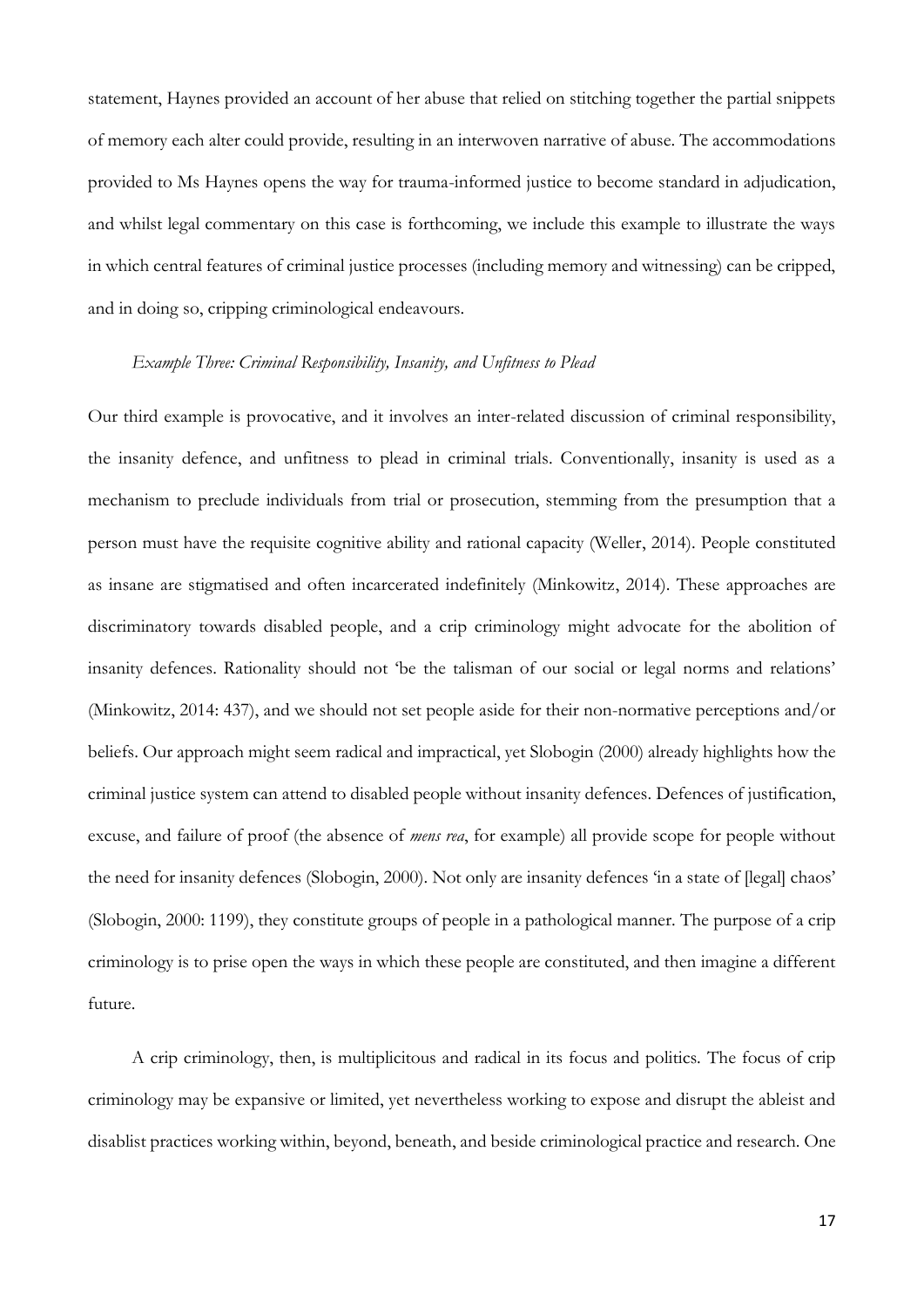other consideration, though, is the question of whom (or what) does a crip criminology speaks of, for, to, or about?

# **The Subjects of a Crip Criminology**

A crip criminology must speak of, for, to, and about particular subjects. This is not new territory; women, people of colour, and queers have already attempted to shift the subjects of criminology to account for those left off the agenda of our discipline (Smart 1976; 1990; Ball 2016; Smith 2014). This activism has facilitated a partial inclusion of others in our disciplinary lens, insofar as it has begun to account for the "problems" of others. Yet, as with adding crip to the mix, simple inclusion may not result in disciplinary shifts, especially when the first actor in dualisms are ignored in favour of problematizing the second actor (e.g. man/woman; cisgender/transgender; white/black etc) (Smith, 2014). But before we can begin to account for abledness, we require a deliberate and organised process of seeking out the voices of crips. As with others who have sought to expand the horizons of criminology, however, too often, an "add and stir" approach is assumed sufficient even though it fails to address the power invested in those who get to decide if we are to be included at all (Lavis & Walker, 2013; Chesney-Lind & Chagnon, 2016; Smith 2014).

As such, this is a more serious endeavour than researchers might otherwise think, because in speaking of, for, to, or about others they are 'participating in the construction of their subject-positions' (Alcoff, 1991: 9)—positions that may ultimately be oppressive or constitute people in a particular (pathological) way. In proposing a crip criminology it may seem logical that crip subjects will be the object of inquiry (crip here being read as disabled people). It is important that such work continues in understanding the ways in which crip subjects are (re)constituted, regulated, and violated by criminal justice frameworks. Foregrounding crip voices and experiences is only one component of cripping criminology. In line with similar arguments made by feminist, queer and critical race theorists, we suggest this field is much wider, and includes:

- 1. Disabled people who (are more likely to) commit crimes or are victimised;
- 2. People disabled as a consequence of criminal behaviour or victimisation;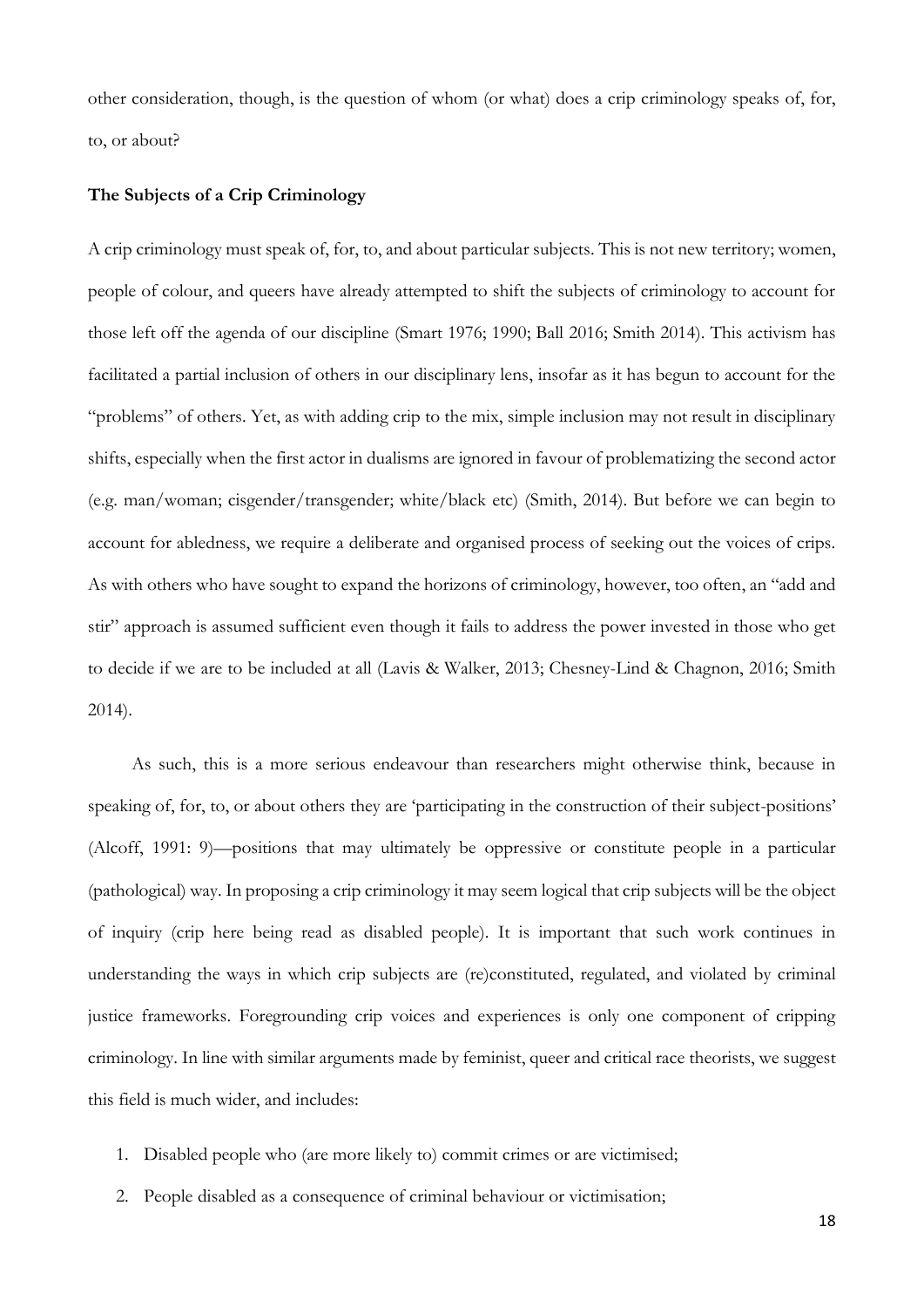- 3. People iatrogenically harmed by the criminal justice system (such as the onset or exacerbation of mental health disablement arising from imprisonment and victims' participation in criminal (in)justice processes);
- 4. Ableist criminal justice systems;
- 5. Ableist criminological theory.

In advocating that the subjects of a crip criminology should remain open and contested, we turn our attention to the abled subject. In addition to considering the crip subject, we suggest it is also important for crip criminology to broaden its focus to abled people, and thus open up new dialogues, questions, and possibilities. A crip criminology might also look at the abled subject and their ableism. It is typically the case that the first half of most binaries remain unexplored and uninterrogated, left constituted as some natural essence (for example, man/woman, white/black, abled/disabled). While a crip criminology should work to deconstruct this binary, it must also divert its attention to the abled subject and the ableism they (may) (re)produce. Just as crip criminology can illuminate the ways in which crip subjects have been constituted and regulated by the criminal justice framework and broader society, so too can these theories communicate this to the abled subject. Ableism is not only oppressive to disabled people it is oppressive to everyone. Ableism instantiates social scripts on all people's lives, relationships, productivity, and ways of being in the world. Crip theory may prove liberating for the privileged and productive abled subject, given there is enormous labour involved in performing abledness, and too often abled people are just temporarily so.

### **Situating Crip Criminology within the Discipline**

A crip criminology of the type we have described requires it to be situated within a particular field or subdiscipline. One consideration is whether criminology could ever be 'home' to crip people. To date, criminology has not invited crip people, scholars, and activists to be part of its endeavours, let alone invited it into its home (one need only look at the absence of crip issues in leading criminological journals). Some have tied crip criminological issues to critical criminology (see Ben-Moshe, 2018, and the *Griffith Law Review's* 2014 special issue 'Disability at the Peripheries'), while others have avoided the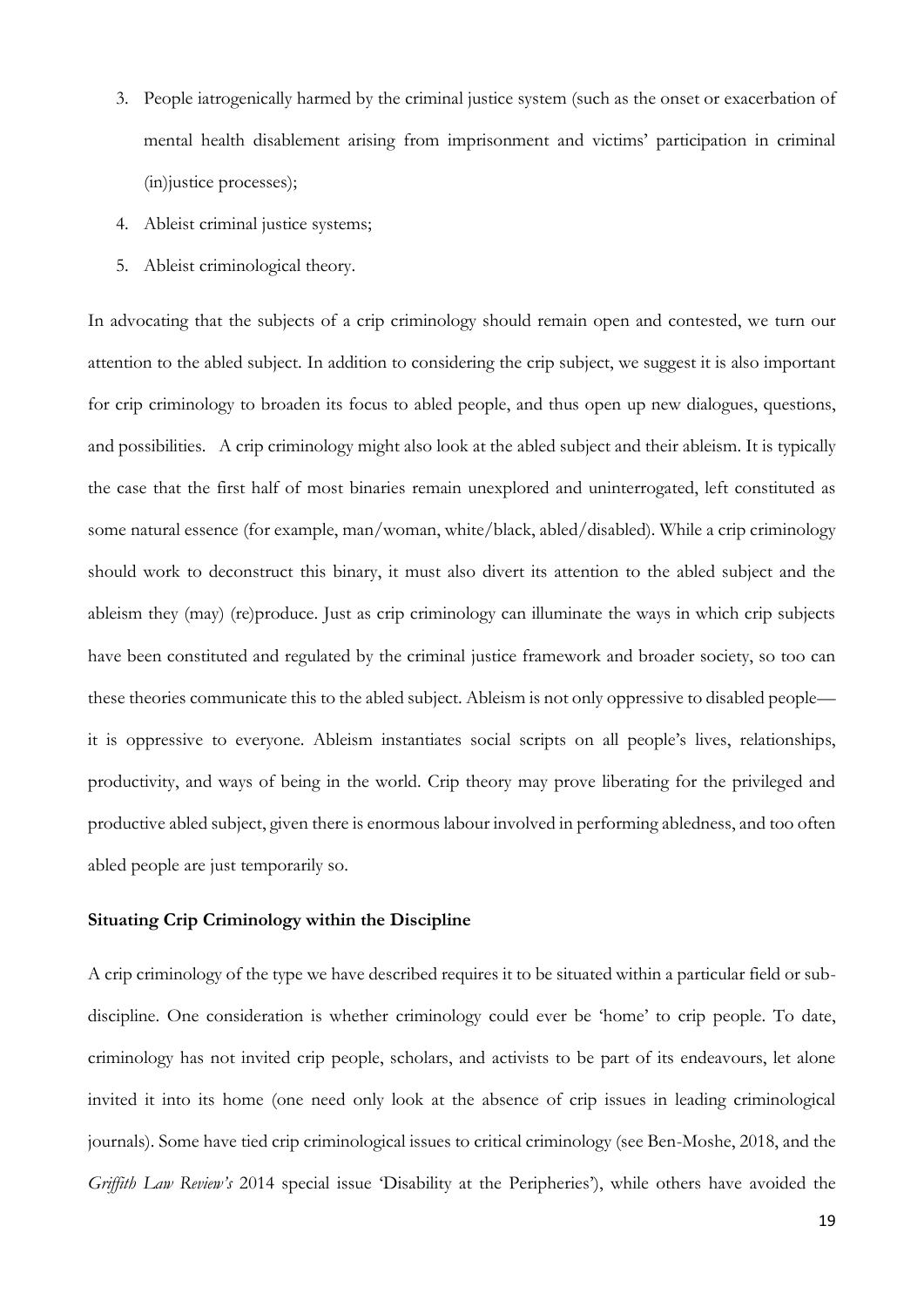criminological canon completely and pursued social science journals, including *Disability & Society* and *Continuum: Journal of Media & Cultural Studies*. It may make sense for crip criminology to be situated within critical criminology given its focus on crimes of the powerful and concern for structures of power that constitute people in particular ways. Cultural criminology may make an appropriate home, too, for its focus on the ways in which crime is constituted and re-constituted through social and cultural dynamics, and its emphasis on emotion and experience in the context of social and structural changes in wider society. Equally, with the turn to harm, crip criminology may be better placed as crip zemiology given this disciplinary lens' ability to consider the harms (personal and iatrogenic) linked to subjectivities and practices.

Nevertheless, our submission to *Theoretical Criminology* is part of a performative politics that seeks to orient crip criminology towards a mainstream approach, yet simultaneously crips criminology in the process. The exclusion of crip from mainstream discussion says something about the social state of disability—it is an abject state that is only made intelligible on the margins (Thorneycroft, forthcoming). It may be difficult to situate crip within a mainstream criminology that it is not part of, yet crip's utility as an expansive position and subversive function is promissory. We also recognise the contested and contradictory relationship between crip and criminology; after all, the former is deconstructive yet the latter is an archaic term imprisoned within a discipline. As Smart (1990: 77) once said,

[t]he thing that criminology cannot do is deconstruct crime. It cannot locate rape or child sexual abuse in the domain of sexuality or theft in the domain of economic activity or drug use in the domain of health. To do so would be to abandon criminology to sociology; but more importantly it would involve abandoning the idea of a unified problem which requires a unified response – at least, at a theoretical level.

Like South (1997), we are sceptical of this (reductionist) claim, and we approach criminology as a broad and multiplicitous domain; one that is capable of embracing and working with multiple positions and stances (including crip). Ultimately, Smart (1990) can only 'deconstruct' criminology once she has homogenized it and invisibilised its inherent sociological expression (South, 1997).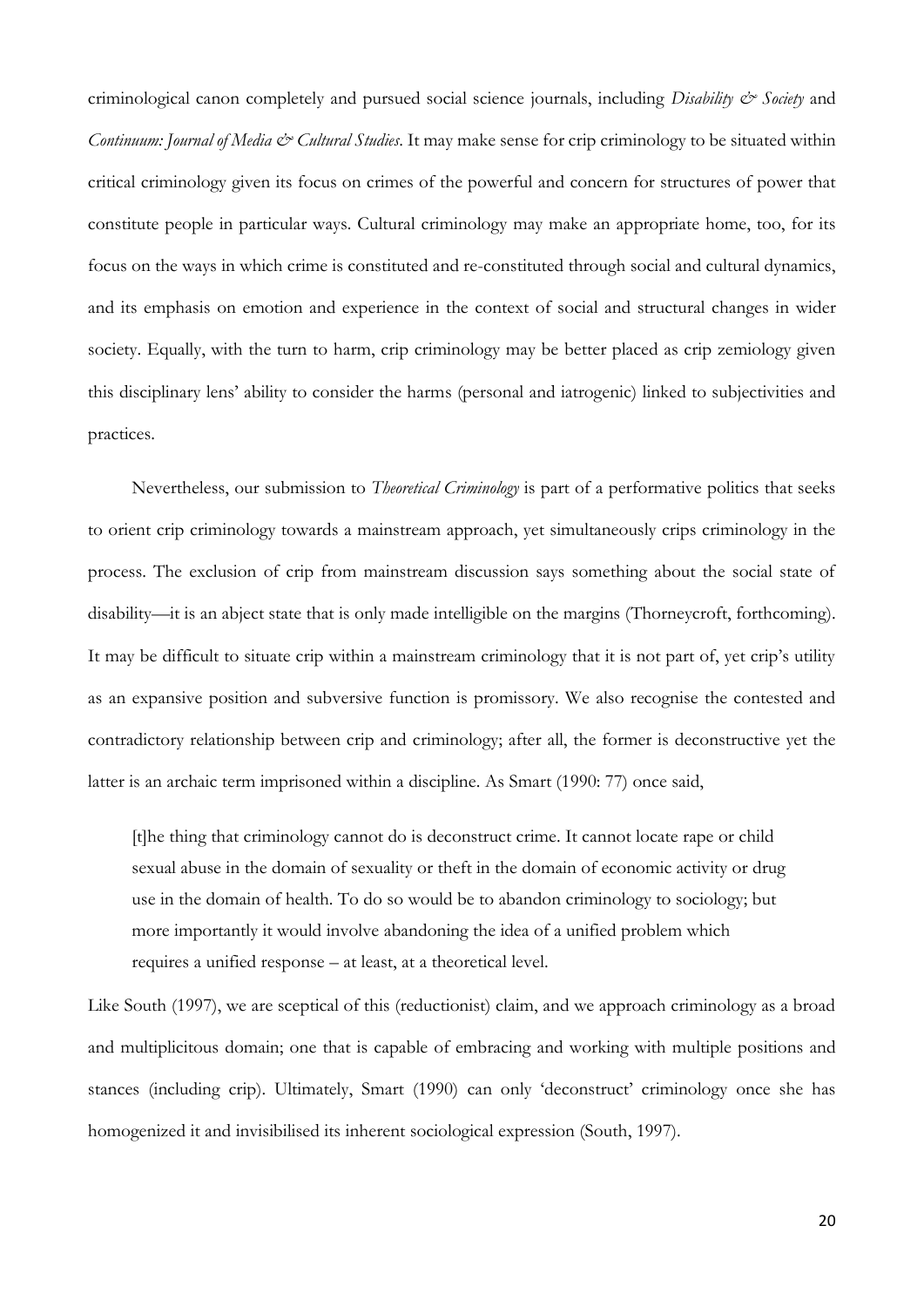Guided by Ball's (2016) work with queer criminology, we take a stance of crip and criminology as 'dangerous bedfellows'. Building on Foucault's (1997: 256) observation that 'everything is dangerous', Ball (2016) pursues an approach that is cognisant that bringing together queer theory and criminology is a dangerous process. Just as with queers, criminology and criminal justice practices have been dangerous to crip subjects; its purpose and goals are antithetical to the lived experiences and needs of crip subjects. The purpose and use of queer in queer criminology is to

be recalcitrant, acting as a continual disruption and a constant danger, thwarting criminology's attempts to capture it and put it to work for ends that it does not agree with, that it was not designed for, or that it does not understand (Ball, 2016: 15).

Similarly, crip should be conceptualised as a disruptive tool within criminology, 'challenging, subverting, and redirecting its major tasks and assumptions' (Ball, 2016: 245). After all, crip would not be crip if it did not have this unwieldy and critical edge.

# **Conclusion**

The intersections between crip and criminology highlighted in this article expose the ways in which crip criminology can become a productive lens to see the world, and a tool to manifest change. Crip can be used within criminology to the advantage of crip theorists and (crip) criminologists. Importantly, in conceptualising crip criminology in broad terms, its scope can be used at various levels of inquiry and interrogation. One pursuit of crip criminology may merely seek to explore the victimisation effects of disabled people, yet another study may seek to crip the ableism endemic to criminal justice practices. Crip criminology, then, sits on multiple scales, sites, and perspectives. Crip can be used as an intellectual tool that enables researchers to reconsider dominant narratives about disability and criminology that pervade the field. But is criminology ready for crip?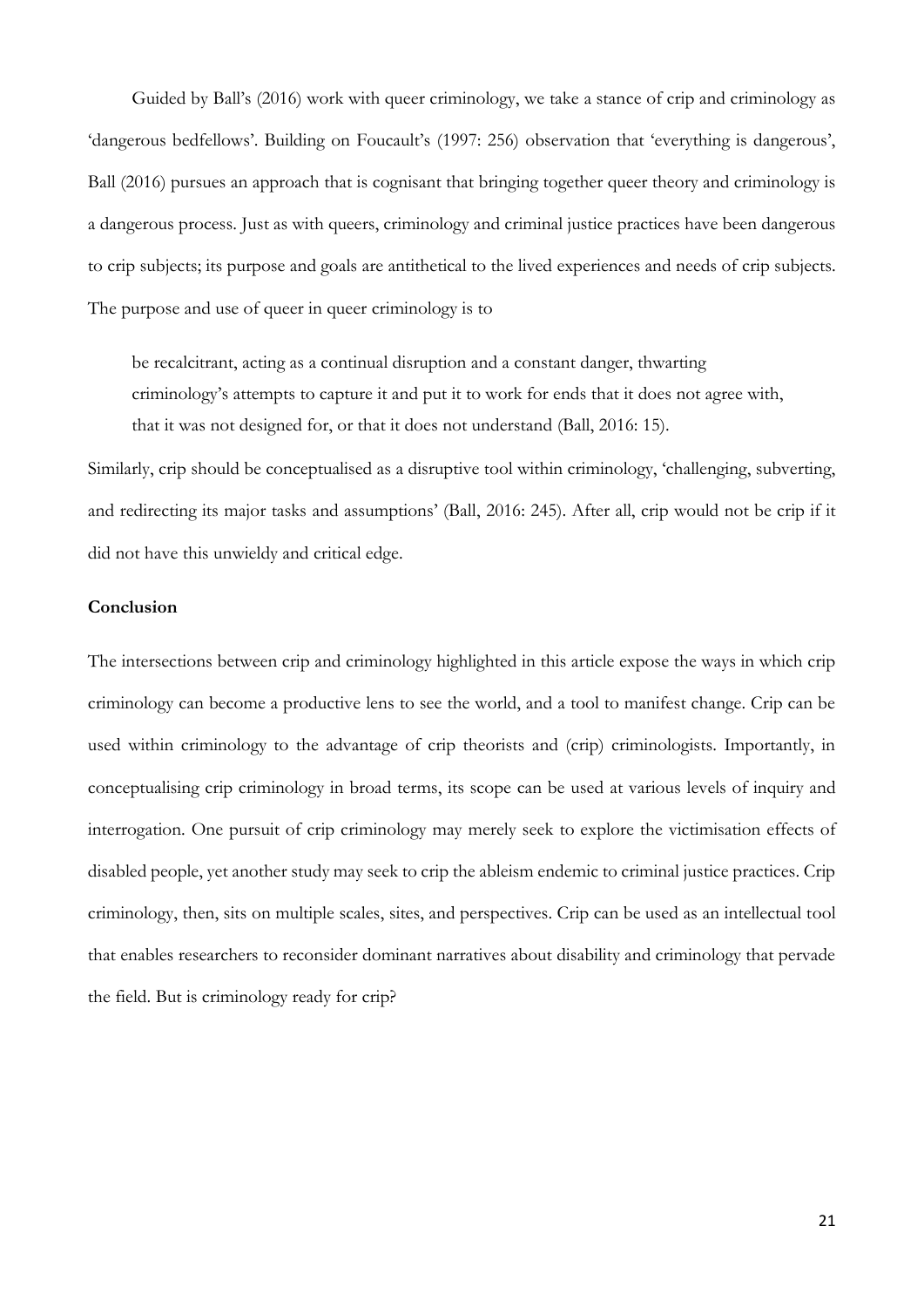### **References**

*Lyons v Queensland*, 2016, High Court of Australia, 5 October.

*R V Brown*, 1993, House of Lords, 11 March.

- Ahmed S (2017) *Living a Feminist Life*. Durham and London: Duke University Press.
- Akers R (2017) *Social Learning and Social Structure: A General Theory of Crime and Deviance*. New York: Routledge.
- Alcoff L (1991) The Problem of Speaking for Others. *Cultural Critique* 20: 5-32.
- Althusser L (1970) Ideology and Ideological State Apparatus (Notes Towards an Investigation). In: Althusser L (ed.) *Lenin and Philosophy and other Essays*. London: Monthly Review Press.
- Baldry E (2014) Disability at the Margins: Limits of the Law. *Griffith Law Review* 23(3): 370-388.
- Ball M (2014) Queer Criminology, Critique, and the 'Art of Not Being Governed'. *Critical Criminology* 22(1): 21-34.
- Ball M (2016) *Criminology and Queer Theory: Dangerous Bedfellows?* London: Palgrave Macmillan.
- Ball M, Buist CL, and Woods JB (2014) Introduction to the Special Issue on Queer/ing Criminology: New Directions and Frameworks. *Critical Criminology* 22(1): 1-4.

Barlass T (2019) Jeni and Her Multiple Personalities Have Their Day in Court. *The Sydney Morning Herald*.

- Baynton DC (2001) Disability and the Justification of Inequality in American History. In: Longmore PK and Umansky L (eds.) *The New Disability History: American Perspectives*. New York and London: New York University Press.
- Bell DJ (1994) In Bed with the State: Political Geography and Sexual Politics. *Geoforum* 25(4): 445-452.
- Ben-Moshe L (2018) Dis-epistemologies of Abolition. *Critical Criminology* 26(3): 341-355.
- Blagg H (2016) *Crime, Aboriginality and the Decolonisation of Justice*. Melbourne: Federation Press.
- Bone K (2017) Trapped Behind the Glass: Crip Theory and Disability Identity. *Disability & Society* 32(9): 1297-1314.
- Buist C & Lenning E (2015) *Queer Criminology*. London: Routledge.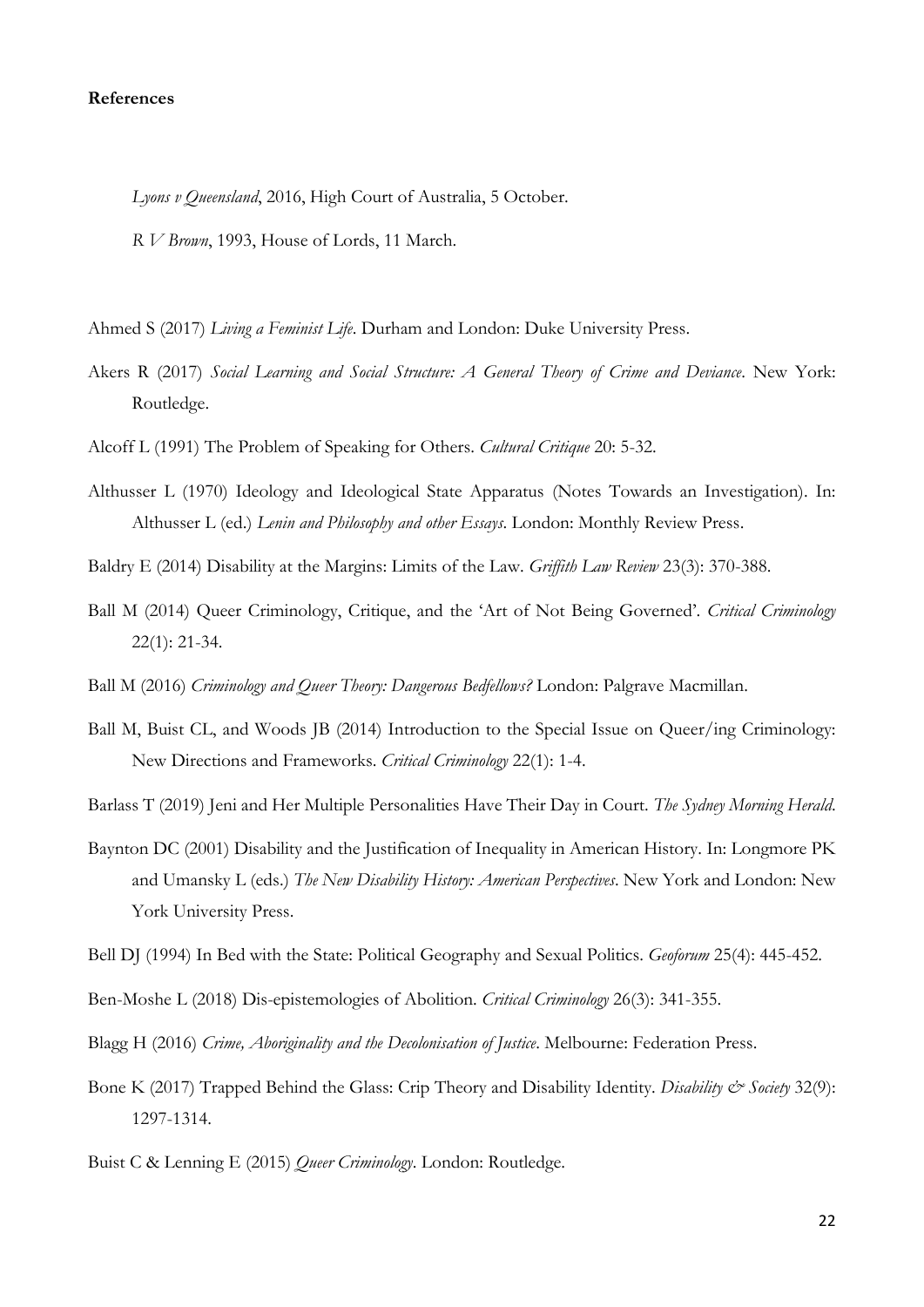- Burgess-Proctor, A (2006) Intersections of Race, Class, Gender, and Crime: Future Directions for Feminist Criminology, *Feminist Criminology*, 1(1): 27-47.
- Butler J (1990) *Gender Trouble: Feminism and the Subversion of Identity*. New York and London: Routledge.
- Butler J (1991) Imitation and Gender Insubordination. In: Fuss D (ed.) *Inside/Out: Lesbian Theories, Gay Theories*. New York and London: Routledge.
- Butler J (1993) *Bodies that Matter: On the Discursive Limits of 'Sex'*. New York and London: Routledge.
- Butler J (1997) *Excitable Speech: A Politics of the Performative*. New York and London: Routledge.
- Butler J (2004) *Precarious Life: The Powers of Mourning and Violence*. London and New York: Verso.
- Campbell FAK (2001) Inciting Legal Fictions: 'Disability's' Date with Ontology and the Ableist Body of the Law. *Griffith Law Review* 10(1): 42-62.
- Campbell FK (2009a) *Contours of Ableism: The Production of Disability and Abledness*. London and New York: Palgrave Macmillan.
- Campbell FAK (2009b) Having a Career in Disability Studies Without Even Becoming Disabled! The Strains of the Disabled Teaching Body. *International Journal of Inclusive Education* 13(7): 713-725.
- Campbell FK (2009c) Disability Harms: Exploring Internalized Ableism. In: Marshall CA, Kendall E, Banks ME, and Gover RMS (eds.) *Disabilities: Insights from Across Fields and Around the World, Volume 1, The Experience: Definitions, Causes, and Consequences*. Westport: Praeger Publishers.
- Campbell FK (2012) Stalking Ableism: Using Disability to Expose 'Abled' Narcissism. In: Goodley D, Hughes B, and Davis L (eds.) *Disability and Social Theory: New Developments and Directions*. Basingstoke: Palgrave Macmillan.
- Campbell FK (2017) Queer Anti-sociality and Disability Unbecoming: An Ableist Relations Project? In: Sircar O and Jain D (eds.) *New Intimacies, Old Desires: Law, Culture and Queer Politics in Neoliberal Times*. New Delhi: Zubaan.
- Campbell FK (2019) Precision Ableism: A Studies in Ableism Approach to Developing Histories of Disability and Abledment. *Rethinking History: The Journal of Theory and Practice* 23(2): 138-156.
- Carlen P (2017) Alternative Criminologies: An Introduction. In: Carlen P & França LA (eds.) *Alternative Criminologies*. London: Routledge.
- Chakraborti N (2015) Framing the Boundaries of Hate Crime. In: Hall N, Corb A, Giannasi P, and Grieve JGD (eds.) *The Routledge International Handbook on Hate Crime*. London and New York: Routledge.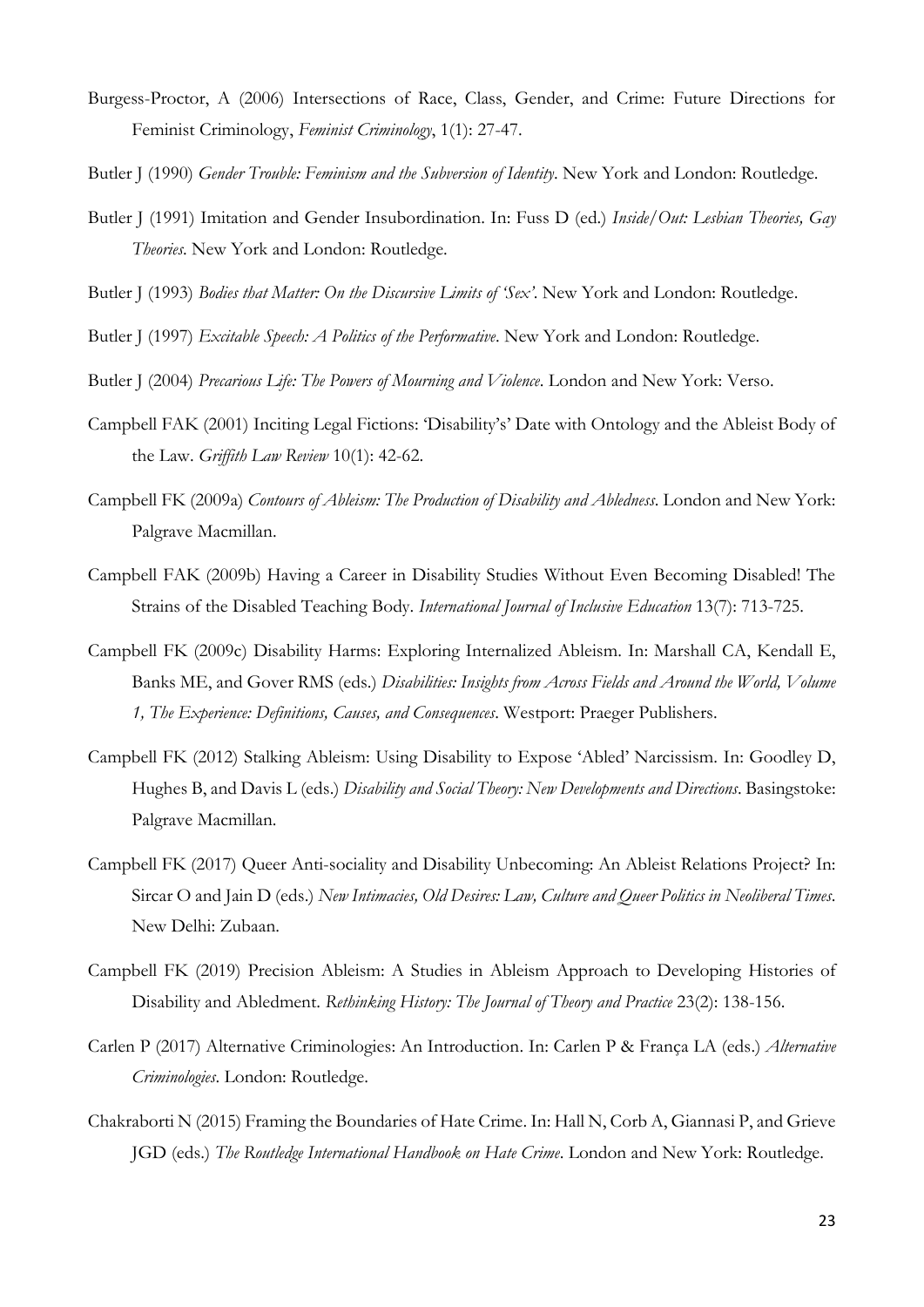- Christie N (2000) Dangerous States. In: Brown M and Pratt J (eds.) *Dangerous Offenders: Punishment & Social Order*. London & New York: Routledge.
- Cunneen C & Tauri J (2016) *Indigenous Criminology*. Bristol: Policy Press.
- Dalton D (2016) Reflections on the Emergence, Efficacy, and Value of Queer Criminology. In: Dwyer A, Ball M, and Crofts T (eds.) *Queering Criminology*. New York: Palgrave Macmillan.
- Davis LJ (1997) Introduction. In: Davis LJ (ed.) *The Disability Studies Reader*. New York and London: Routledge.
- Derrida J (1978) *Writing and Difference*. Translated by Alan Bass, Chicago: The University of Chicago Press.
- Derrida J (1997) *Of Grammatology*. Translated by Gayatri Chakravorty Spivak, Baltimore: John Hopkins University Press.
- Dowse L (2017) Disruptive, Dangerous and Disturbing: The 'Challenge' of Behaviour in the Construction of Normalcy and Vulnerability. *Continuum: Journal of Media & Cultural Studies* 31(3): 447-457.
- Dowse L, Baldry E, and Snoyman P (2009) Disabling Criminology: Conceptualising the Intersections of Critical Disability Studies and Critical Criminology for People with Mental Health and Cognitive Disabilities in the Criminal Justice System. *Australian Journal of Human Rights* 15(1): 29-46.
- Dwyer A, Ball M, and Crofts T (eds) (2016) *Queering Criminology*. London: Palgrave Macmillan.
- Federal Circuit Court of Australia (2016) Hearing and Speech Impaired Clients. Accessed 12 July 2019 <http://www.federalcircuitcourt.gov.au/wps/wcm/connect/fccweb/family-lawmatters/getting-help/disabilities/hearing-speech-impaired-clients>.
- Ferrell J (1995) Culture, Crime, and Cultural Criminology. *Journal of Criminal Justice and Popular Culture* 3(2): 25-42.
- Fiddler M (2018) Ghosts of Other Stories: A Synthesis of Hauntology, Crime and Space. *Crime, Media, Culture* DOI: 10.1177/1741659018788399.
- Foucault M (1978) *The History of Sexuality, Vol. I: An Introduction*. Translated by Robert Hurley, New York: Pantheon Books.
- Foucault M (1997) On the Genealogy of Ethics: An Overview of Work in Progress. In: Rabinow P (ed.) *Ethics: Subjectivity and Truth. The Essential Works of Michel Foucault 1954-1984, Volume 1*. New York: The New Press.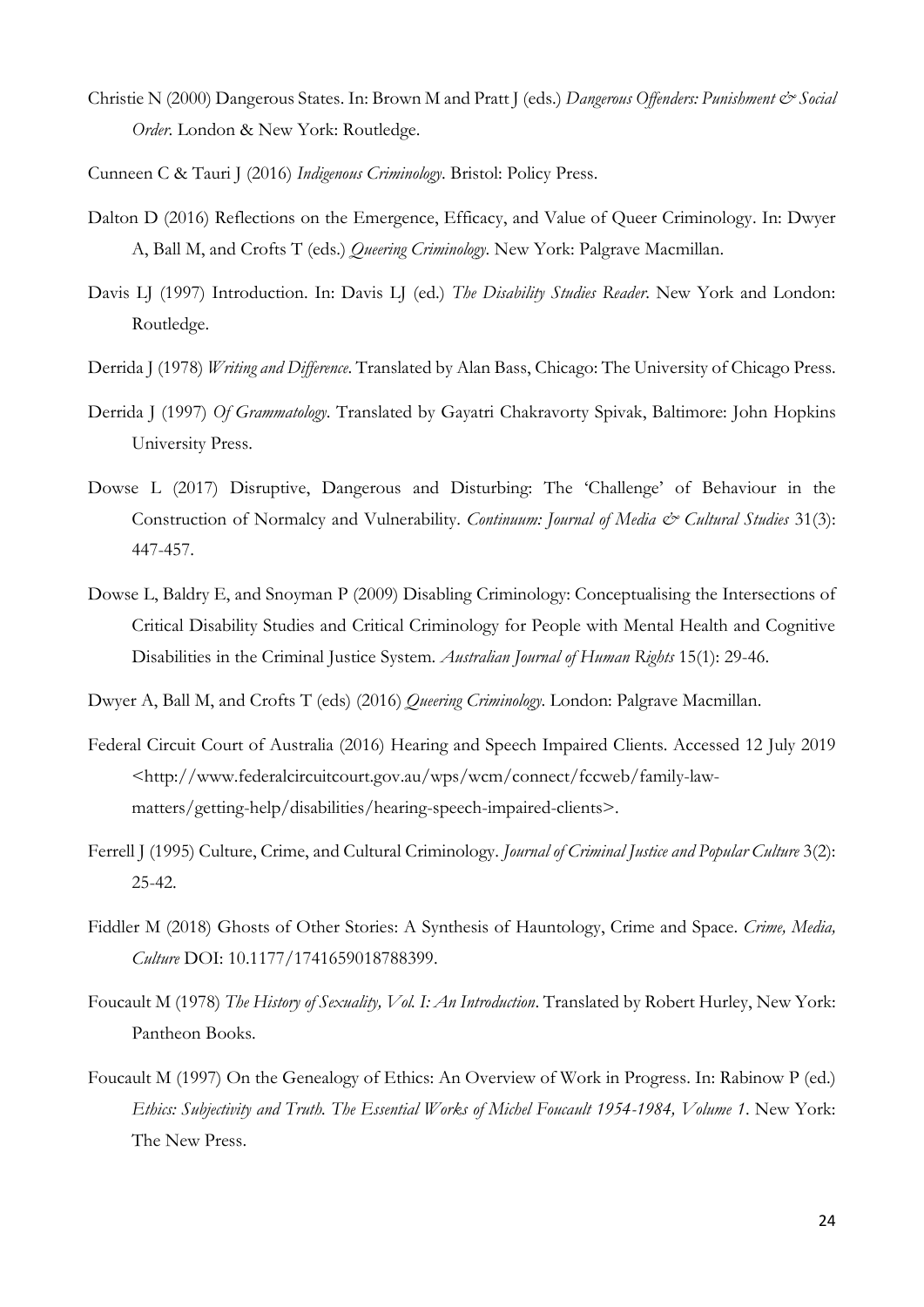- Foucault M (2006) *History of Madness*. Translated by Jonathan Murphy and Jean Khalfa, London and New York: Routledge.
- Gadd D and Jefferson T (2007) *Psychosocial Criminology*. London: SAGE.
- Garland-Thomson R (2001) Misfits: A Feminist Materialist Disability Concept. *Hypatia: A Journal of Feminist Philosophy* 26(3): 591-609.
- Goodley D (2001) 'Learning Difficulties', The Social Model of Disability and Impairment: Challenging Epistemologies. *Disability & Society* 16(2): 207-231.
- Goodley D (2011) *Disability Studies: An Interdisciplinary Introduction*. London: SAGE.
- Goodley D (2014) *Dis/ability Studies: Theorising Disablism and Ableism*. London and New York: Routledge.
- Haney C (2017) 'Madness' and Penal Confinement: Some Observations on Mental Illness and Prison Pain. *Punishment & Society* 19(3): 310-326.
- Harcourt BE (2005) From the Asylum to the Prison: Rethinking the Incarceration Revolution. *Texas Law Review* 84(7): 1751-1786.
- Harpur P and Douglas H (2014) Disability and Domestic Violence: Protecting Survivors' Human Rights. *Griffith Law Review* 23(3): 405-433.
- Henne, K and Troshynski, E (2013) Mapping the margins of intersectionality: Criminological possibilities in a transnational world, *Theoretical Criminology*, 17(4): 455-473.
- Hirschi T (1969) *Causes of Delinquency*. Berkeley: University of California Press.
- Hughes B and Paterson K (1997) The Social Model of Disability and the Disappearing Body: Towards a Sociology of Impairment. *Disability & Society* 12(3): 325-340.
- Hughes M, Bain SA, Gilchrist E, and Boyle J (2013) Does Providing a Written Version of the Police Caution Improve Comprehension? *Psychology, Crime and Law* 19(7): 549-564.
- Human Rights Watch (2018) *'I Needed Help, Instead I Was Punished': Abuse and Neglect of Prisoners with Disabilities in Australia*. US: Human Rights Watch.
- Kafer A (2013) *Feminist, Queer, Crip*. Bloomington: Indiana University Press.
- Lavis VJ and Walker T (2013) A Contemporary Reflection on Feminist Criminology: Whose side are we on? In: Cowburn M, Duggan M, Robinson A et al (eds.) *Values in Criminology and Criminal Justice*. Bristol, UK: Policy Press. 57-76.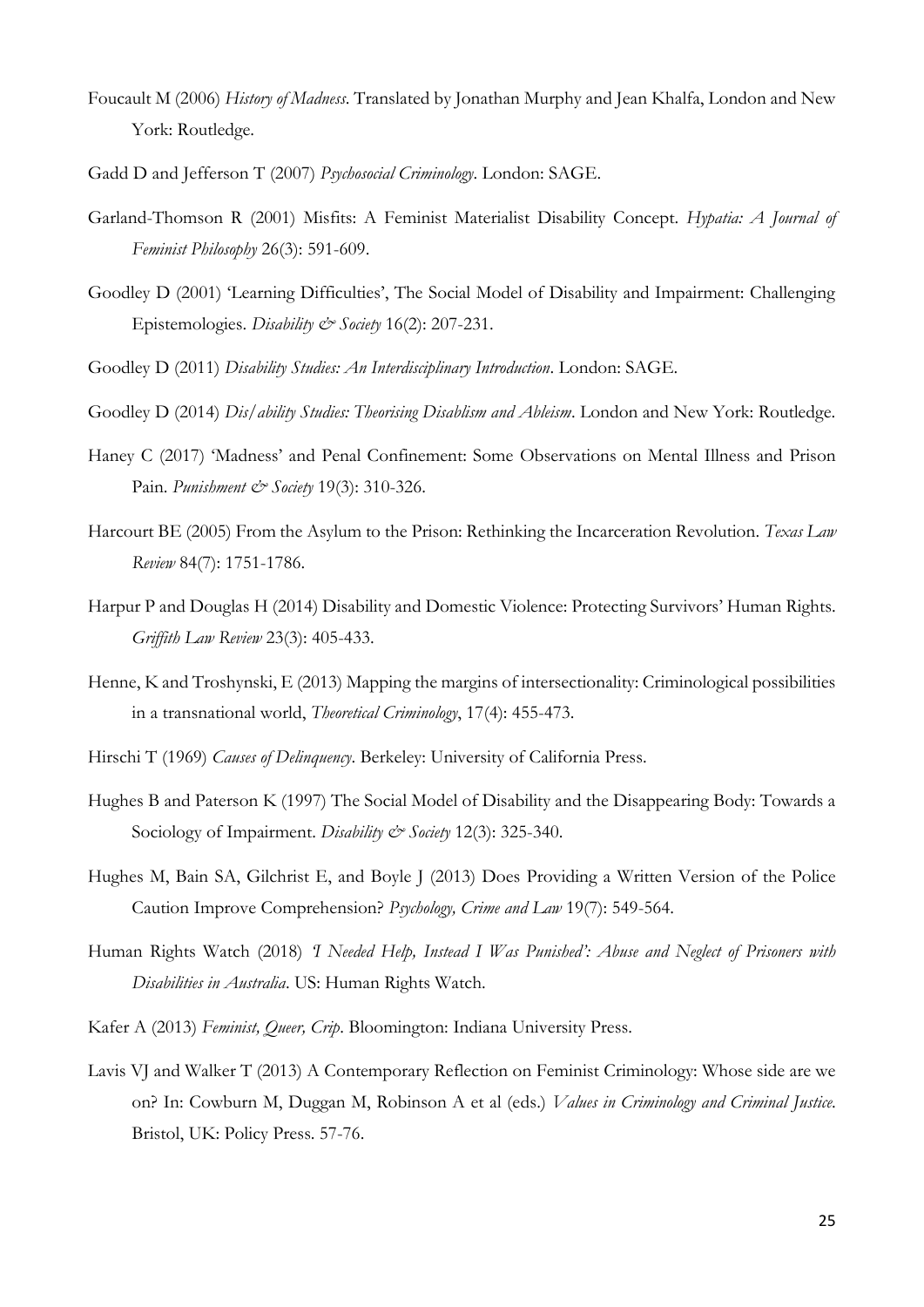- Levitt JM (2017) Exploring How the Social Model of Disability Can Be Re-Invigorated: In Response to Mike Oliver. *Disability & Society* 32(4): 589-594.
- Lombroso C (1911) *Crime: Its Causes and Remedies*. Boston: Little, Brown.
- McCausland R and Baldry E (2017) 'I Feel Like I Failed Him by Ringing the Police': Criminalising Disability in Australia. *Punishment & Society* 19(3): 290-309.
- Chesney-Lind, M & Chagnon, N (2016) Criminology, Gender, and Race: A Case Study of Privilege in the Academy, *Feminist Criminology,* 11(4): 311-333
- McDonald D (2016) Who is the Subject of Queer Criminology? Unravelling the Category of the Paedophile. In: Dwyer A, Ball M, and Crofts T (eds.) *Queering Criminology*. London: Palgrave Macmillan.
- McRuer R (2006) *Crip Theory: Cultural Signs of Queerness and Disability*. New York and London: New York University Press.
- Merton RK (1938) Social Structure and Anomie. *American Sociological Review* 3(5): 672–682.
- Minkowitz T (2014) Rethinking Criminal Responsibility from a Critical Disability Perspective: The Abolition of Insanity/Incapacity Acquittals and Unfitness to Plead, and Beyond. *Griffith Law Review* 23(3): 434-466.
- Ministry of Justice UK (2012) *Estimating the Prevalence of Disability amongst Prisoners: Results from the Surveying Prisoner Crime Reduction (SPCR) Survey*, Available at: https://assets.publishing.service.gov.uk/government/uploads/system/uploads/attachment\_data /file/278827/estimating-prevalence-disability-amongst-prisoners.pdf (accessed 21 February 2019).
- Moffitt TE (1993) Adolescence-Limited and Life-Course-Persistent Antisocial Behavior: A Developmental Taxonomy. *Psychological Review* 100(4): 674-701.
- Mossavi L (2019) Decolonising Criminology: Syed Hussein Alatas on Crimes of the Powerful. *Critical Criminology* 27(2): 229-242.
- Nussbaum M (2009) The Capabilities of People with Cognitive Disabilities. *Metaphilosophy* 40(3-4): 331- 351.
- Oliver M (2009) *Understanding Disability: From Theory to Practice*. 2nd edition. Basingstoke: Palgrave Macmillan.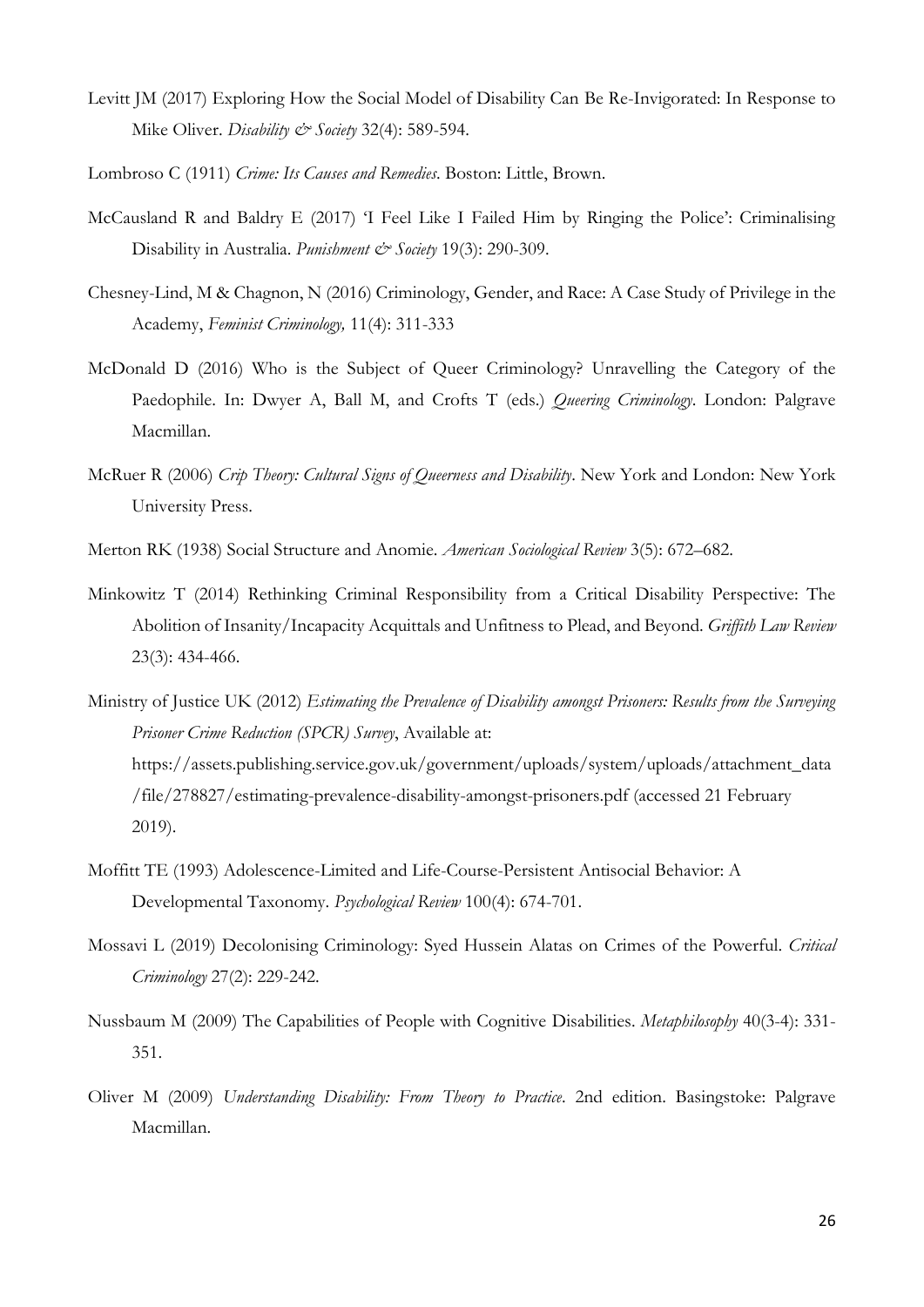- Panfil VR (2017) *The Gang's All Queer: The Lives of Gay Gang Members*. New York: New York University Press.
- Parsons AE (2018) *From Asylum to Prison: Deinstitutionalization and the Rise of Mass Incarceration after 1945*. Chapel Hill, NC: University of North Carolina Press.
- Potter, H (2013) Intersectional Criminology: Interrogating Identity and Power in Criminological Research and Theory, *Critical Criminology*, 21(3): 305-318.
- Ricciardi L and Demos M (2015) *Making a Murderer*. New York: Synthesis Films.
- Rock P (2010) Approaches to Victims and Victimisation. In: McLaughlin E and Newburn T (eds.) *The SAGE Handbook of Criminological Theory*. London: SAGE Publications.
- Sandahl C (2003) Queering the Crip or Cripping the Queer? Intersections of Queer and Crip identities in Solo Autobiographical Performance. *GLQ: A Journal of Lesbian and Gay Studies* 9(1-2): 25-56.
- Sanders WB (1994) *Gangbangs and Drive-Bys: Grounded Culture and Juvenile Gang Violence*. New York: Routledge.
- Sherry M (2010) *Disability Hate Crimes: Does Anyone Really Hate Disabled People?* Farnham: Ashgate Publishing.
- Shildrick M (1997) *Leaky Bodies and Boundaries: Feminism, Postmodernism and (Bio)ethics*. London and New York: Routledge.
- Shildrick M and Price J (1996) Breaking the Boundaries of the Broken Body. *Body & Society* 2(4): 93-113.
- Slobogin C (2000) An End to Insanity: Recasting the Role of Mental Disability in Criminal Cases. *Virginia Law Review* 86(6): 1199-1247.
- Smart, C (1976) *Women, Crime and Criminology: A Feminist Critique*. London: Routledge & Kegan Paul.
- Smart C (1990) Feminist Approaches to Criminology or Postmodern Woman Meets Atavistic Man. In: Gelsthorpe L and Morris A (eds.) *Feminist Perspectives in Criminology*. Milton Keynes and Philadelphia: Open University Press.
- Smith, JM (2014) Interrogating Whiteness Within Criminology, *Crime & Deviance*, 8(2), 107-118.
- Snook B, Luther K, Eastwood J, Collins R and Evans S (2016) Advancing Legal Literacy: The Effect of Listenability on the Comprehension of Interrogation Rights. *Legal and Criminological Psychology* 21(1): 174-188.
- South N (ed.) (2017) *Green Criminology*. London: Routledge.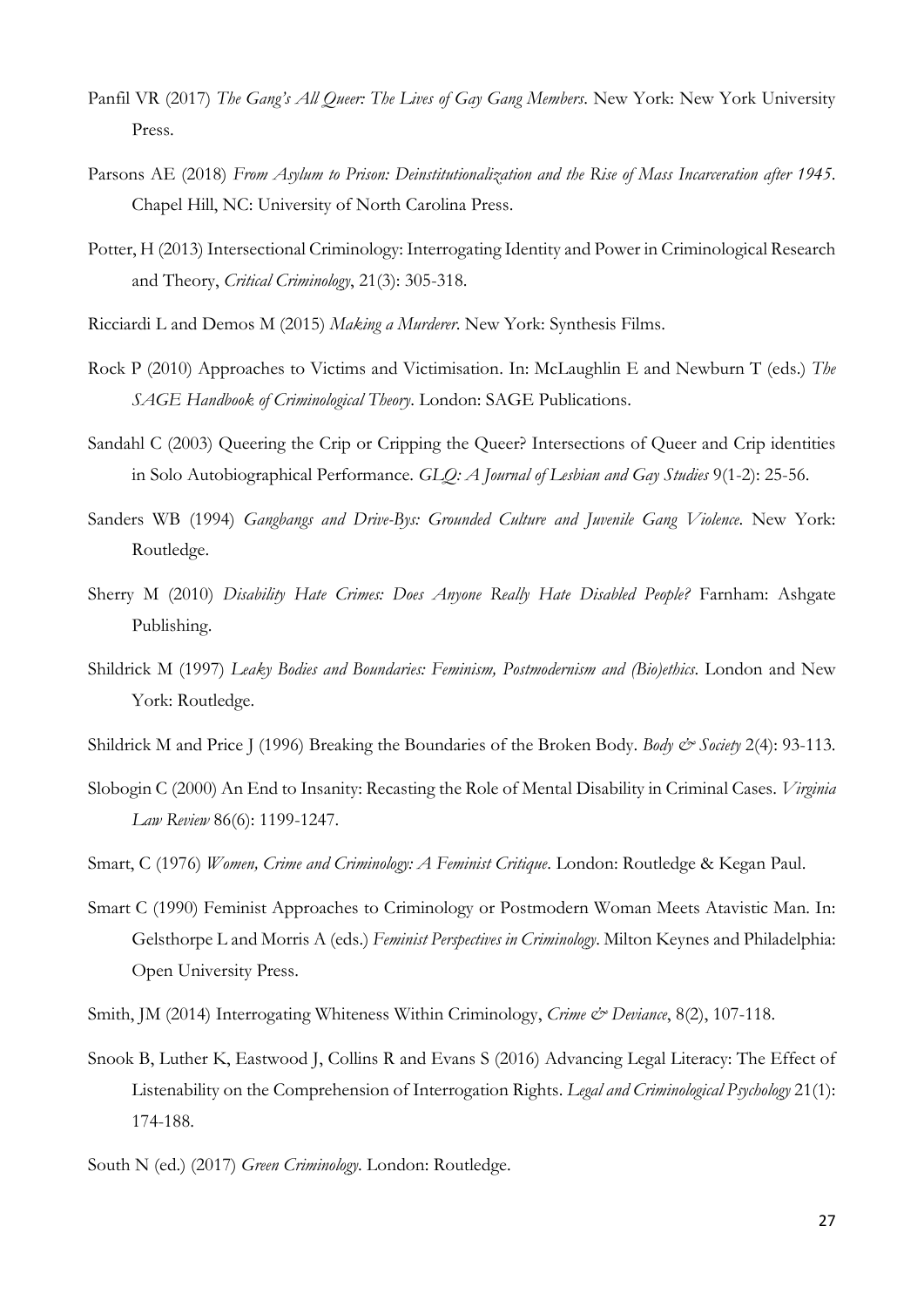- South N (1997) Late-Modern Criminology: 'Late' as in 'Dead' or 'Modern' as in 'New'? In: Owen D (ed.) *Sociology after Postmodernism*. London: SAGE Publications.
- Spivak GC (1990) *The Post-Colonial Critic: Interviews, Strategies, Dialogues*. New York and London: Routledge.
- Spivakovsky C (2014) Making Risk and Dangerousness Intelligible in Intellectual Disability. *Griffith Law Review* 23(3): 389-404.
- Spivakovsky C and Seear K (2017) Making the Abject: Problem-Solving Courts, Addiction, Mental Illness and Impairment. *Continuum: Journal of Media & Cultural Studies* 31(3): 458-469.
- Steele L (2014) Disability, Abnormality and Criminal law: Sterilisation as Lawful and 'Good' Violence. *Griffith Law Review* 23(3): 467-497.
- Steele L (2017) Policing Normalcy: Sexual Violence against Women Offenders with Disability. *Continuum: Journal of Media & Cultural Studies* 31(3): 422-435.
- Steele L and Thomas S (2014) Disability at the Periphery: Legal Theory, Disability and Criminal Law. *Griffith Law Review* 23(3): 357-369.
- Sutherland E (1949) *White Collar Crime: The Uncut Version*. London: Yale University Press.
- Taylor, Y, Hines, S and Casey, M (eds) (2010) *Theorizing Intersectionality and Sexuality*. Basingstoke & New York: Palgrave Macmillan.
- Thompson B (1994) *Sadomasochism: Painful Perversion or Pleasurable Play?* London: Cassell.
- Thorneycroft R (forthcoming) *Reimagining Disablist and Ableist Violence as Abjection*. Routledge.
- Thorneycroft R (2019) Walking to the Train Station with Amal: Dis/ability and In/visibility. *Disability & Society* DOI: 10.1080/09687599.2019.1650720.
- Thorneycroft R and Asquith NL (2017) 'Figurehead' Hate Crime Cases: Developing a Framework for Understanding the 'Problem' with Disability. *Continuum: Journal of Media & Cultural Studies* 31(3): 482-494.
- Tomsen S (1997) Was Lombroso a Queer? Criminology, Criminal Justice and the Heterosexual Imaginary. In: Mason G and Tomsen S (eds.) *Homophobic Violence*. Sydney: Hawkins Press.
- Tomsen S (2006) Homophobic Violence, Cultural Essentialism and Shifting Sexual identities. *Social & Legal Studies* 15(3): 389-407.
- Tomsen S (2009) *Violence, Prejudice and Sexuality*. New York & London: Routledge.